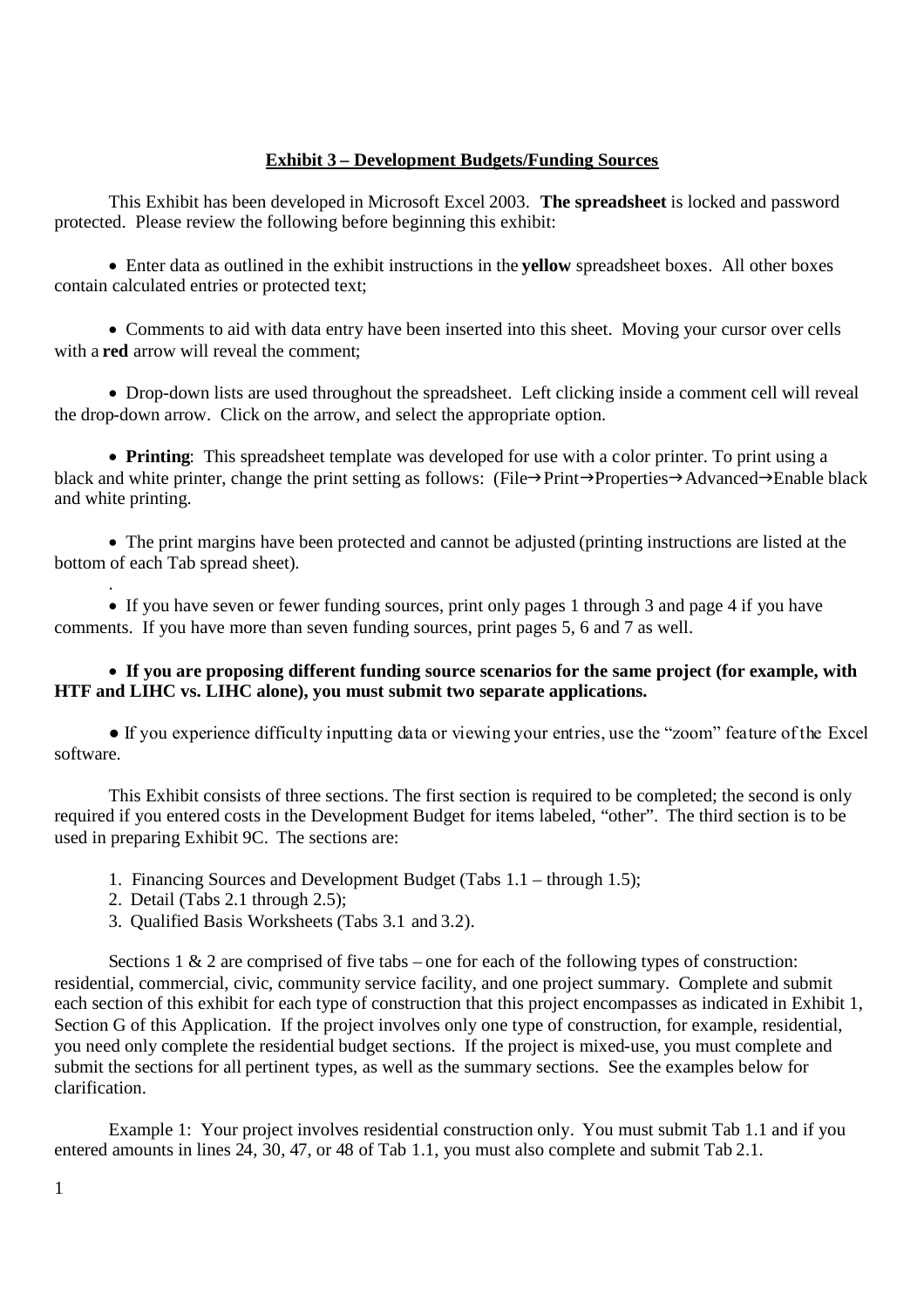Example 2: Your project involves residential and community service facility construction. You must complete and submit Sections 1.1, 1.4 and 1.5 and, if applicable, Sections 2.1., 2.4 and 2.5.

The spreadsheet has been designed so that the summaries (1.5 and 2.5) are done automatically as you update the various cells.

### **Exhibit Instructions**

### **Section 1 – Project Financing**:

If your project includes:

Residential Construction: complete and submit Tab 1.1; Commercial Construction: complete and submit Tab 1.2; Civic Construction: complete and submit Tab 1.3; Community Service Facility Construction: complete and submit Tab 1.4

If your project is any combination of the types of construction listed above, also submit Tab 1.5: Project Financing Summary.

### **A. Construction Cost Basis**

1. Indicate whether or not the total construction cost is based upon a guaranteed price contract.

2. Select the wage rate that the total construction cost is based on. Projects with 9 or more units utilizing project-based vouchers, or HOME-assisted projects with 12 or more units must choose the appropriate Davis-Bacon wage rate.

#### **B. Funding Sources**

**Special Note for Mixed Use Projects**: **This spreadsheet is designed to produce a summary Exhibit based on the data entered. In order for the summary page to work correctly, you must enter all source codes and if necessary, source names for each type of construction (residential, commercial, civic and CSF) onto the Project Financing Residential Tab 1.1 Section B1 & 2, column A. If any of the sources of funds for the other construction types, i.e., commercial, civic or community services facility are not the same as the residential sources of funds, add the source code but leave Amount of Funds (Column C.) blank on the Residential worksheet (Tab 1.1). All source codes and source names entered in Column A of this Tab will be automatically repeated for each project type. Enter the amount of funds for each applicable project type (including zeroes where applicable). The source codes and source names listed under B2 Permanent Financing Sources will automatically become the column headings on each page of the Development Budget.**

#### 1. Construction Financing Sources

Complete Table B1 by selecting the appropriate funding source code from the drop-down list provided in the spreadsheet for this portion of the project (residential, commercial, civic or CSF) and filling in each column associated with that source. Enter all of the construction funding sources into the spreadsheet tab labeled 1.1 Fin\_Res. If there are multiple budgets, complete a Summary Table for all sources of construction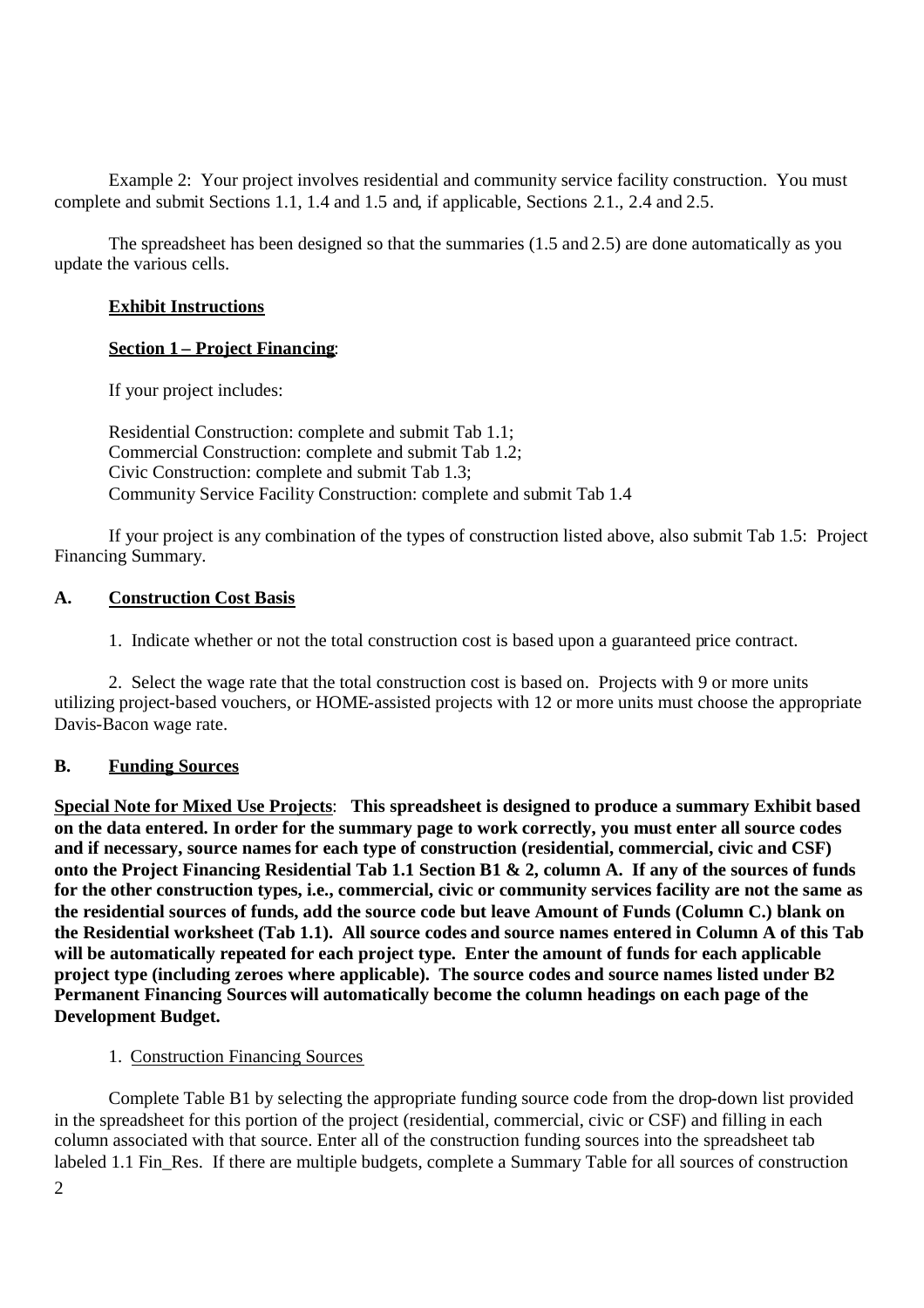financing. **The total construction funding sources must be equal to Section C, Line 54, Column C of this Exhibit (Development Budget), and must be equal to the total permanent funding sources listed in Table B2 of this Exhibit.**

### **PLEASE NOTE**:

• Carefully review the funding source codes listed below prior to completing this Section. If none of the specific codes listed are applicable to one of the funding sources, select one of the generic codes, and enter the source/program name in Column B.

●The annual amount of the tax credit allocation for LIHC/SLIHC will not be included as a funding source. Instead, enter Tax Credit Equity (source code 4002 for DHCR tax credit equity or 4009 for non-DHCR tax credit equity) as a funding source.

Column A– Source Code: For each source of construction financing, select the applicable code from the drop down box. Codes are listed according to source type (DHCR/HTFC, Federal Government, Local Government, Non-DHCR State Government, and Private). The last grouping is Generic Source Codes. If you cannot locate a code in one of the other categories that specifies a project financing source, select the code from the generic funding source codes list that best describes the source of financing, and specify the source's name in Column B.

• If you are receiving HOME funds from a Participating Jurisdiction, please use source code 2103 ( HUD - HOME PARTICIPATING JURISDICTION) and not 3101 (County Government). Use Column B (Source Name) to specify name of the PJ.

Column B- Source Name: This Column must be filled in for each of the codes listed below that asks for you to specify the source. For example, if you select source code 2000 Federal Program in Column A, you must enter the name of the Program in Column B; or, selecting 2103 HUD HOME Participating Jurisdiction, requires you to enter the name of the HOME PJ in Column B. You may leave this Column blank for those source codes where no specification is required below.

## **DHCR/HTFC FUNDING SOURCE CODES**:

GOSC CDBG (Gov's Office of Small Cities) HDF (Housing Development Fund) HOUSE NY HTF (Housing Trust Fund Program) HOME (NYS HOME Program) NYMS (New York Main St. Program) RARP (Rural Area Revitalization Program) UI (Urban Initiatives Program)

#### **FEDERAL GOVERNMENT FUNDING SOURCE CODES**:

2001 HUD 202 2050 FHA INSURED MORTGAGE LOAN (specify lender in Column B) 2101 HUD CDBG 2103 HUD - HOME PARTICIPATING JURISDICTION (specify in Column B) 2104 HUD HOPE VI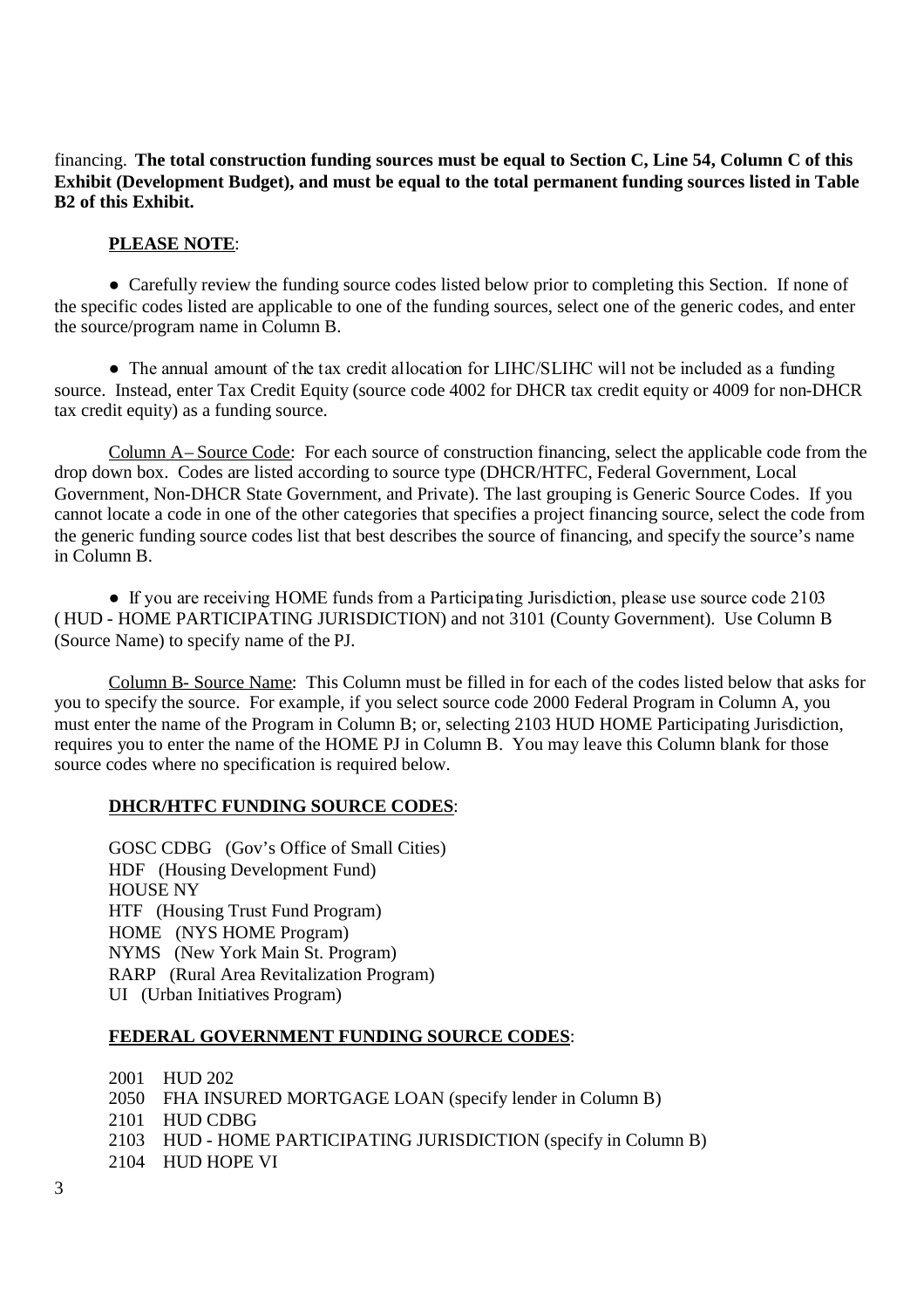- HUD MCKINNEY
- USDA RURAL DEVELOPMENT 515
- USDA 538 INSURED MORTGAGE LOAN (specify lender in Column B)
- RURAL DEVELOPMENT OTHER (Specify in Column B)

# **LOCAL GOVERNMENT FUNDING SOURCE CODES:**

- COUNTY GOVERNMENT (specify in Column B)
- PERMANENT HOUSING HOMELESS (NYC)
- IDA (specify in Column B)
- PHA (specify in Column B)
- NYC HPD Program (specify in Column B)
- NYC HDC Program (specify in Column B)

# **NON-DHCR STATE GOVERNMENT FUNDING SOURCES:**

- HFA SUBSIDY PROGRAM
- NYS ENERGY RESEARCH DEVELOPMENT AUTHORITY
- HFA BOND FINANCING
- OMH CAPITAL
- 5300 OMRDD CAPITAL
- MIF SONYMA INSURED MORTGAGE LOAN (specify lender in Column B)

# **PRIVATE FUNDING SOURCE CODES:**

- EQUITY TAX CREDIT DHCR
- EQUITY OTHER (specify in Column B)
- EQUITY 421A CERTIFICATES
- DEFERRED DEVELOPER FEES
- DEFERRED CAPITALIZED RESERVES/WORKING CAPITAL
- DOWN PAYMENTS (CONDOS/COOPERATIVES)
- TAX CREDIT EQUITY NON-DHCR
- FEDERAL HOME LOAN BANK AHP

## **GENERIC FUNDING SOURCE CODES:**

- FEDERAL PROGRAM (specify in Column B)
- LOCAL GOVERNMENT (specify in Column B)
- PRIVATE SOURCE (specify in Column B)
- LENDING INSTITUTION (specify in Column B)
- PRIVATE SUBSIDY (specify in Column B)
- NON-PROFIT LENDER (specify in Column B)
- STATE PROGRAM (specify in Column B)

Column C - Amount of Funds**:** Enter the dollar amount of funds requested or committed from the source. (Remember, if the source is not financing the type of construction for the tab you are working on, enter 0 and enter the amount on the appropriate budget).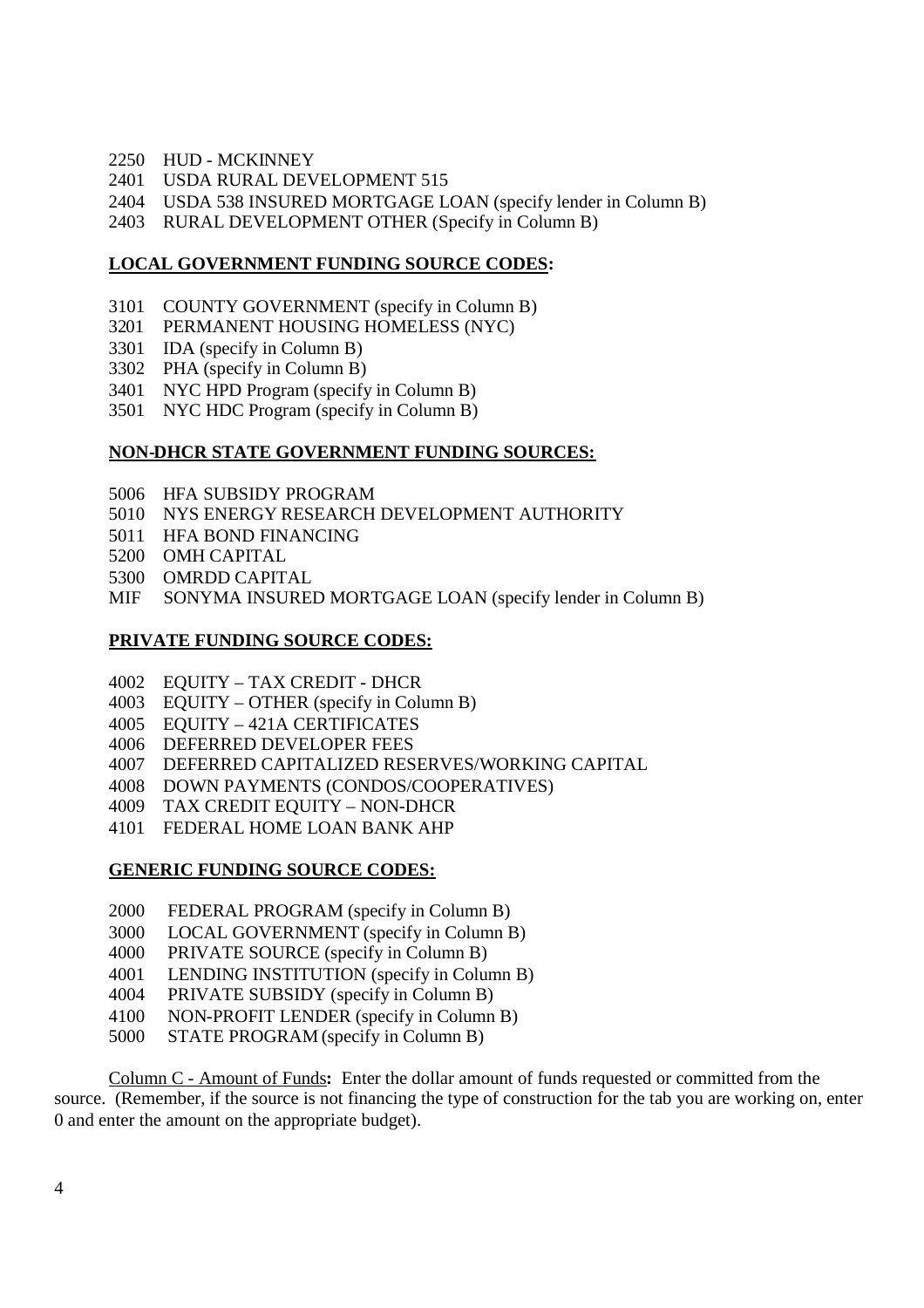Column D - Type**:** Select one of the following financing types from the drop-down box:

1. Loan

2. Grant

3. Other (Equity)

4. Other – This is used to record financing types which are not loans, grants or equity. For example, equity realized from the syndication of tax credits, owner equity, equity from historic tax credits, deferred developer fees, deferred capitalized reserves/working capital, or down payments from owners of condominium/cooperative units.

Column E - Term: Enter the financing term through cost certification in months. Select N/A if not applicable.

Column F1- Interest Rate: Enter the applicable interest rate, or N/A if not applicable.

Column F2 - Interim Interest: If applicable, enter the amount of anticipated interim interest for each construction loan. This entry will be transferred to Line 16 Column A of the Development Budget. You are allowed to enter an amount only if the Financing Type in Column D is "Loan".

Column G - Lien Position**:** Enter the proposed lien position for the funding source in the event of a default on a mortgage and note. Enter N/A if not applicable.

Column H - Regulatory Term**:** Enter the regulatory term for the funding source, or N/A if not applicable.

# 2. Permanent Financing Source

Complete Table B2 as instructed above for each source of **permanent** financing for this portion of the project (residential, commercial, civic or CSF). Enter the source codes in the same order that they were entered in Table B1 (construction financing). Permanent financing source codes and source names will be transferred to Section C Development Budget. **The total permanent funding sources must be equal to the total construction sources and to the total project cost entered in Section C, Line 54, Column C (Total Project Cost) of this Exhibit Development Budget.**

# **C. Development Budget**:

If your project includes:

Residential Construction: complete and submit Tab 1.1; Commercial Construction: complete and submit Tab 1.2; Civic Construction: complete and submit Tab 1.3; Community Service Facility Construction: complete and submit Tab 1.4

If your project is mixed-use (any combination of the above), review and submit Tab 1.5, Summary Financial Sources.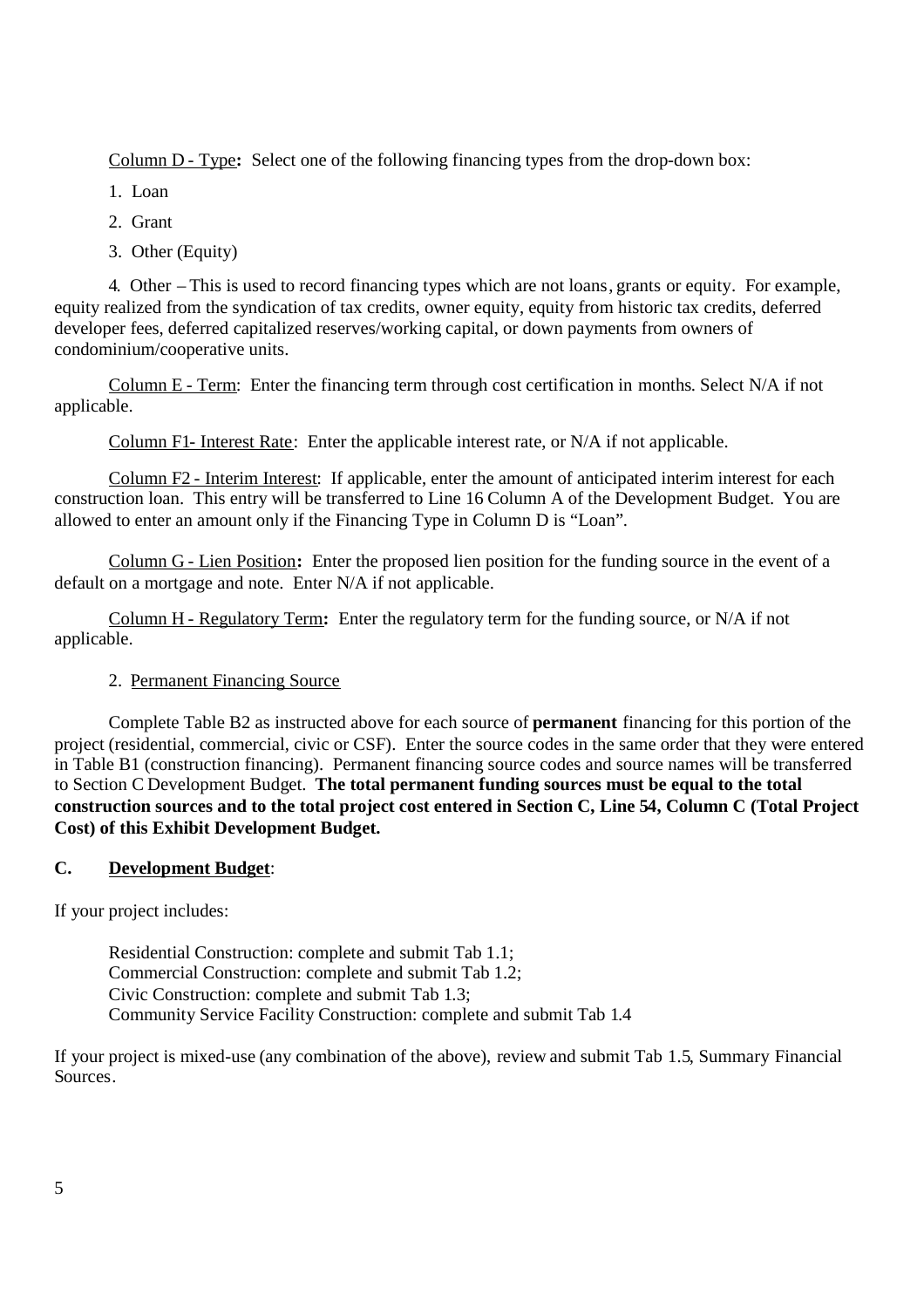# **Development Budget**

### Columns:

Column A lists the development costs associated with a typical project. The permanent funding source codes and source names entered in Tab 1 (permanent financing sources) will be transferred to the Development Budget and will appear as column headings under Column B (Sources). The sources codes and source names will be displayed for every funding source in the project.

For each applicable line item in Column A, enter the amount of funds to be contributed by each source listed under Column B. For mixed-use projects, only enter costs under the applicable funding source code. If no funds were made available from that funding source for the construction type budget you are working on (residential, commercial, civic or CSF), leave that column blank. Column C will automatically total each line item.

### **NOTE: If you have more than seven (7) funding sources, Column C will include amounts from these sources as well (from pages 6 & 7).**

Line Items: Where line items are self-explanatory, instructions are not included. Where clarification is helpful, instructions are provided below.

### **a. Acquisition** (lines  $1 - 3$ ):

- 1. Land: the acquisition cost of the land **only**.
- 2. Structures: the acquisition cost of any buildings on the land.
- 3. Total Acquisition: This line will be automatically totaled (lines  $1 2$  for each source).

## **b. Soft Costs (lines 4 – 25):**

See Section 5.00 of the CPM (Development Requirements) before completing this Section for definitions and information regarding allowable fees and interim costs to be charged for DHCR/HTFC construction loans to private developers on tax credit projects. If applicable, remember to pro-rate soft costs attributable to non-residential space in the project.

4. Appraisals: See Section 5:03.03 of the CPM.

5. Housing Consultant: This may be up to one percent of Line 44 (Total Development Cost), not to exceed \$20,000.

9. Architecture/Engineering Fee: General guidelines for this line item are as follows: Up to 15% of total construction costs (TCC) (line 41) will be allowed for small-scale, highly complex, historic preservation projects, while larger, new construction projects are generally limited to 5% of TCC.

10. Construction Manager Fee: This may be up to 5% of TCC (line 41). This fee may only be attributed to projects without a general contractor. If you enter an amount in this line item, you may not also enter amounts in Builder's Overhead (line 39) or Builder's Profit (line 40). See Section 5.05 of the CPM and the Design Handbook for more.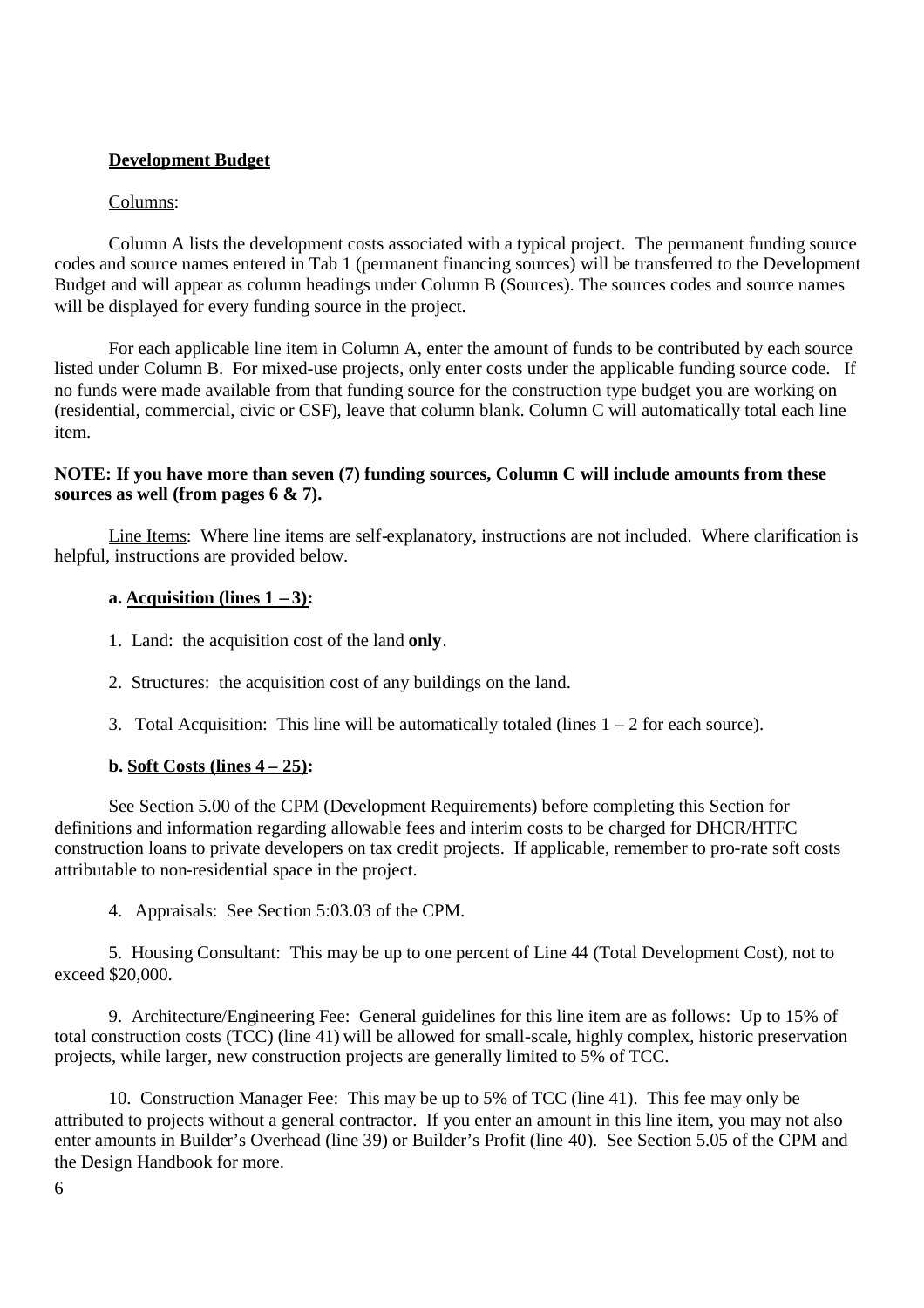11. Legal Fees: Generally limited to one percent of the TDC, depending on the attorney's specific responsibilities.

12. Non-Profit Developer's Allowance (NPDA): This may be paid only when the developer is a nonprofit organization, and the project will be owned and operated on a non-profit basis. Developers of seed money projects cannot claim the NPDA. (See Section 5.05 (vii) of the CPM for more on the NPDA).

16. Interim Interest: In Column A, the total amount of anticipated interim interest from Project Financing, Table B1, Column F2, will automatically be entered. Allocate Interim Interest amounts to the appropriate Funding Source columns.

21. LIHC/SLIHC Application Fee: Enter a \$2,000 fee for each tax credit program requested on the Application.

22. LIHC/SLIHC Credit Allocation Fees: Enter a 6% allocation fee for each request (calculated pursuant to Section 2040.3(c) of DHCR's 2008 Qualified Allocation Plan (QAP).

23. Other DHCR/HTFC Fees: Applicants requesting DHCR/HTFC construction financing should refer to Section 5.12 of the CPM for guidance on construction financing fees.

24. Other Soft Costs: If you enter an amount for other soft costs in this line, such as costs for preparing a Phase I Environmental Site Assessment or other environmental study, specify the cost(s) in the appropriate Tab 2 (Details) of this Exhibit.

25. Total Soft Costs: This line will be automatically totaled (lines  $4 - 24$  for each source).

#### **c. Construction Costs (lines 26 – 44):**

Enter the projected cost for each applicable construction line item. "Lump sum" totals are not allowed. Items such as off-site work, demolition, builder's profit, overhead, general requirements, etc. must be specified. Appliances, if part of the construction contract, should be included in the line item of the space in which they will be installed - for example, the cost of stoves for individual residential units should be placed in Line 32 residential.

26. Site Work: the cost of site preparation.

27. Off-Site Work: DHCR/HTFC Programs will only fund off-site costs directly associated with the project. Contact your regional office in advance of application submission if you have questions regarding this line item.

28. Demolition: Only demolition that takes place on the project site is an eligible cost.

29. Environmental Remediation: Include asbestos removal and lead-based paint hazard control on this line.

30. Other Construction Costs: Specify any costs entered on this line item in the space provided in the appropriate Tab 2 (Details) of this Exhibit.

31. Subtotal – Site Preparation: This line will be automatically totaled (lines 26 – 30 for each source).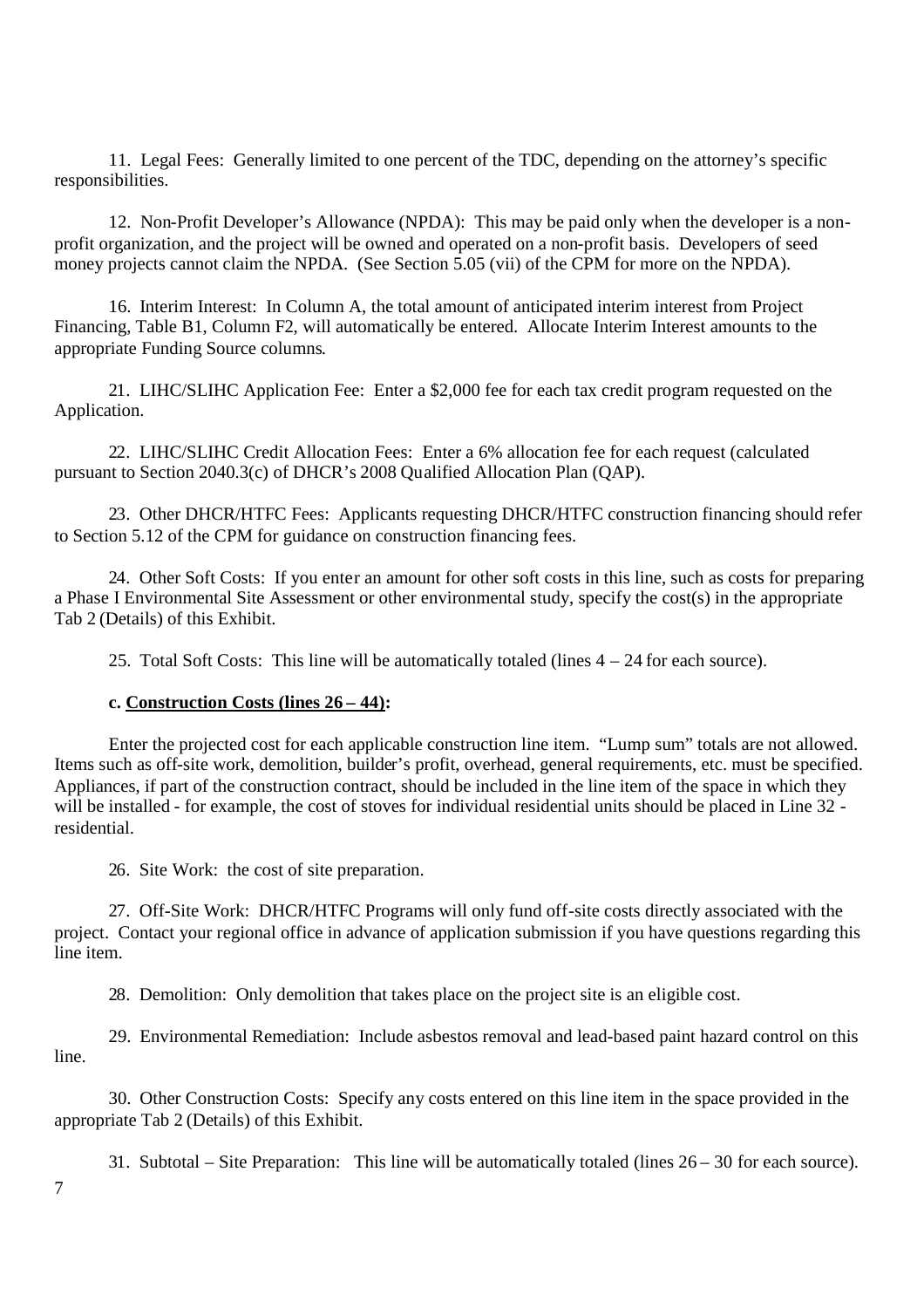32 – 34. Residential/Civic or CSF/Commercial Construction: Complete only the line that corresponds to the type of budget you are completing.

36. Performance Bond: Generally between one and two percent of Line 37 (Subtotal Contractor's Cost).

37. Subtotal – Contractor's Cost: This line will be automatically totaled (lines 31 – 36 for each source).

38. General Requirements: A maximum of six percent of line 37.

39. Builder's Overhead: A maximum of four percent of line 37.

40. Builder's Profit: A maximum of ten percent of Line 37

41. Total Construction Costs: This line will be automatically totaled (lines 37 - 40 for each source).

42. Project Contingency: The amount to be set-aside for all construction-related costs and estimates that represent an amount which is up to ten percent of the sum of lines 25 (Total Soft Costs) and 37 (Subtotal Contractor's Cost) for rehabilitation projects and small project initiatives and up to five percent for typical new construction projects.

43. LIHC/SLIHC Developer's Fee: This fee can only be claimed if the project includes tax credits, and only on residential or Community Service Facility construction. It is limited to a maximum of ten percent of the sum of line 3 (total acquisition) plus a maximum of 15% of the sum of lines 25 (Total Soft Costs), 41 (Total Construction Cost) and 42 (Project Contingency). Be aware that if the project is being developed jointly by a non-profit and a for-profit developer, **the budget may not reflect both this fee and the NPDA on line 12**. A single developer's fee may be claimed for any given project, and division of the fee is subject to negotiation between the parties. (See Section 5.05 (vii) of the CPM for more on the NPDA).

44. Total Development Cost (TDC): This line will be automatically totaled (sum of lines 3, 25, 41, 42, and 43 for each source listed in Column B).

#### **d. Working Capital (lines 45 – 49):**

Enter all operating costs from the time of substantial completion through the first six months of project operation, including but not limited to: real property taxes, insurance, utility fees, management fees, advertising and marketing.

**HTF Applicants:** This program may establish a working capital fund for itemized and approved costs of up to two percent of Total Development Costs (line 44, column C).

**HOME Applicants**: Eligible costs for projects that are new construction/substantial rehabilitation, include the cost of funding an initial operating deficit (working capital) to meet any shortfall in project income during the period of rent-up, which may not exceed 18 months.

45. Initial Operating Deficit: Enter the estimated shortfall between operating expenses and operating income from the time of initial rent-up through full rent-up for a period not to exceed 18 months. Expenses should include all applicable debt service.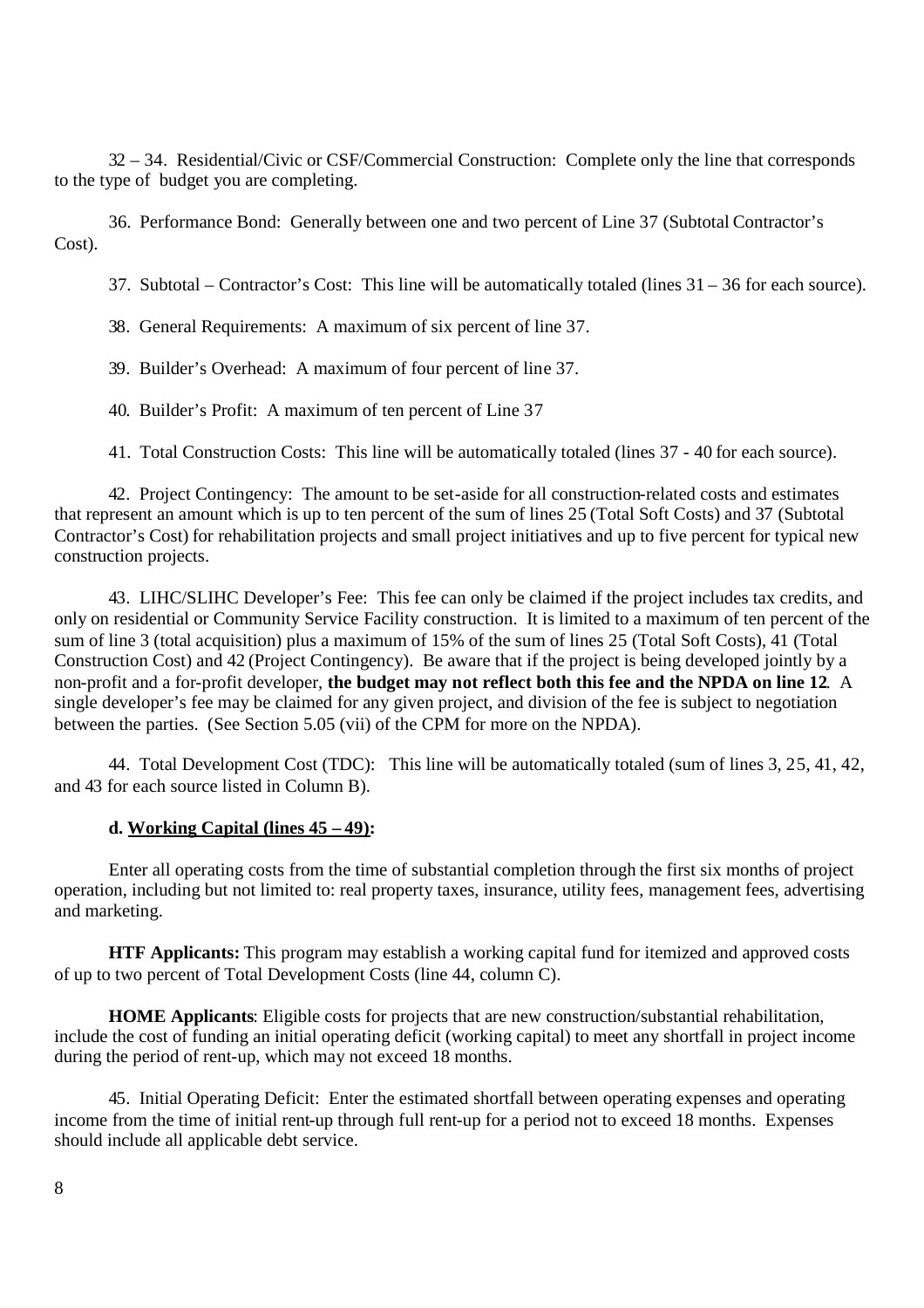46. Supplemental Management Fee and Marketing: Enter the costs for management and marketing fees from initial rent-up through full rent-up for a period not to exceed 18 months.

47. Purchase of Maintenance and Other Equipment: Enter any estimated amounts necessary to purchase needed and appropriate maintenance and other equipment. Specify any costs entered on this line item in the space provided in the appropriate Tab 2 (Details) of this Exhibit.

48. Other Working Capital: Specify any costs entered on this line item in the space provided in the appropriate Tab 2 (Details) of this Exhibit.

49. Total Working Capital: This line will be automatically totaled (Lines 45 through 48) for each source listed in Column B (Funding Sources).

## **e. Project Reserves: (lines 50 through 53):**

50. Capitalization of Operating Reserves: Capitalization of the operating reserves may be from LIHC proceeds equity only, unless they are capitalized by a non-DHCR/HTFC source. HTF/HOME projects with LIHC and/or SLIHC must fund an operating reserve based upon a minimum investment of the lesser of one percent of TDC (line 43, column C), or 50% of gross rents.

51. Replacement Reserve: A replacement reserve is used to replace major items and systems over the life of the building, including but not limited to: flooring, appliances, plumbing fixtures, heating equipment, roof systems, windows, doors, cabinetry and site apparatus. Applicants may request HTF funds to capitalize, or partially capitalize a replacement reserve only if it is not economically feasible for the project to support the "standard" annual contribution to the replacement reserve from operating income.

52. Reserve for Adapting Units: DHCR/HTFC will recognize the capitalization of up to \$4,000 per unit to be set aside to cover the post-construction cost to fully adapt an accessible residential unit to meet the specific needs of a prospective handicapped household. See Section 5.05 of the CPM for further information.

53. Total Project Reserves: This line will be automatically totaled (lines 50 through 52) for each source listed in Column B.

54. Total Project Costs: This line will automatically be totaled (the sum of lines 44, 49 and 53) for each source listed in Column B.

#### **Section 2 – Details**

If your project includes:

Residential Construction: complete and submit Tab 2.1, if applicable; Commercial Construction: complete and submit Tab 2.2, if applicable; Civic Construction: complete and submit Tab 2.3, if applicable; Community Service Facility Construction: complete and submit Tab 2.4, if applicable.

If your project is mixed-use, any combination of the above, review and submit Tab 2.5, Detail Summary.

This section is used for the itemization of "Other" costs entered in the development budget. If you entered an amount in Line 24 (Other Soft Costs), complete Section A of this Table. If you entered an amount in Line 30 (Other Construction Costs), complete Section B of this Table. If you entered an amount in Line 47 (Purchase of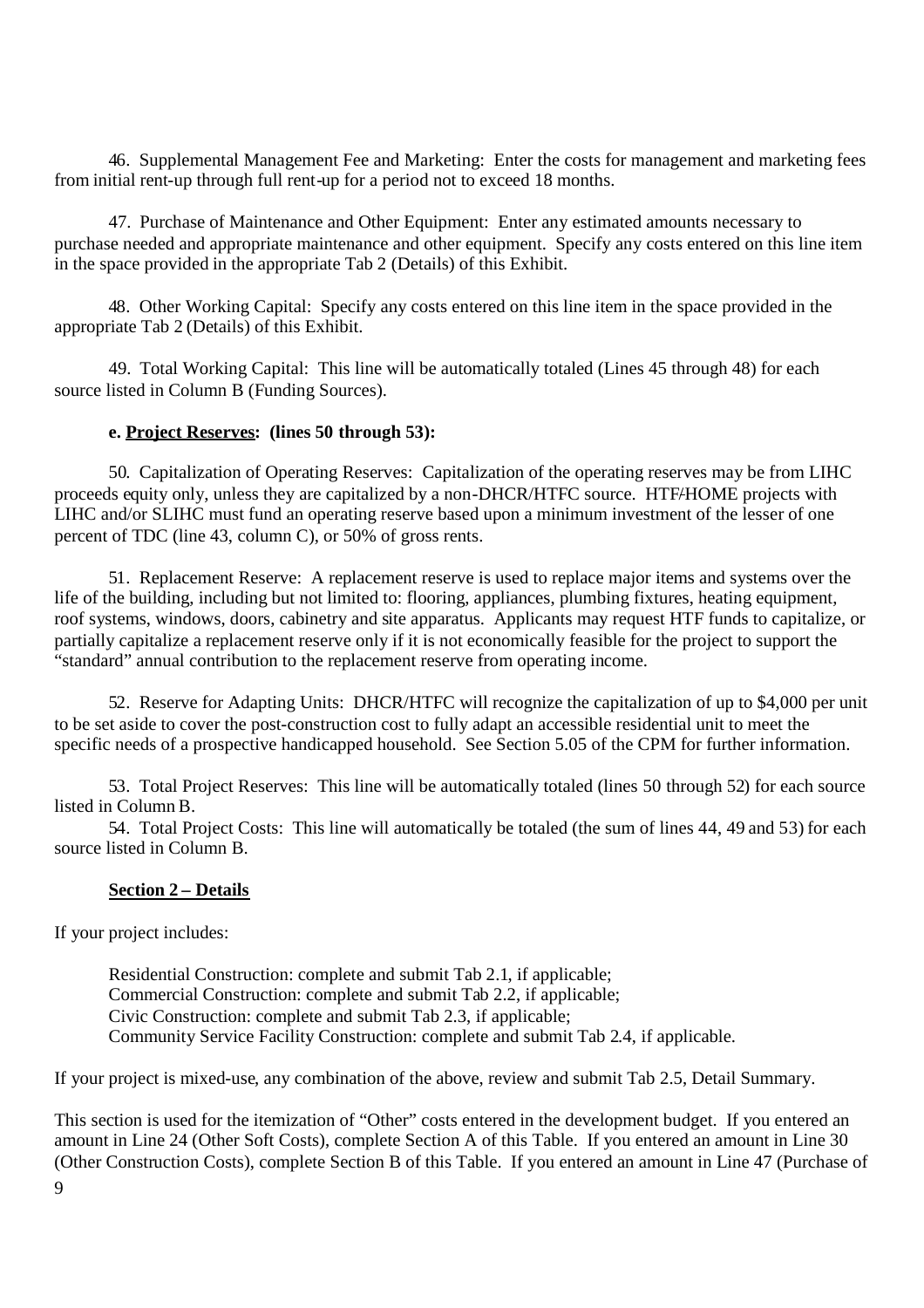Maintenance & Other Equipment) and/or Line 48 (Other Working Capital), complete Section C of this Table. Enter a short description of the cost(s) and the amount associated with the cost.

## **Section 3 – Exhibit 9C LIHC**

This form can also be found in Exhibit 9. Either form is acceptable but this version pre-fills important information directly from the Residential Development Budget or the CSF Development Budget. Submit this form or use it as a worksheet for filling out Exhibit 9.

# **Tab 3.1 – Determination of Qualified Basis Worksheet**

This worksheet is used to determine how the qualified basis of the building(s) is derived from actual residential expenditures. **It should reflect expenses only for the residential portion of the building(s).** If there are multiple qualified low-income buildings in the project, an appropriate means should be used to distribute expenditures for eligible common facilities between buildings (e.g., proportion of the eligible residential floor space attributable to each building).

# a. **Columns**

Column A – Project Costs and Adjustments: Lists project costs and adjustments, both reductions and increases.

Column B – Actual Costs: Enter the actual or expected costs of each line item, if applicable, from the corresponding Exhibit 3 Development Budget categories.

Column C – Adjustments to Eligible Basis: Enter all adjustments to reduce the eligible basis for each line item, if applicable.

Columns  $D \& E$  – Eligible Basis by Credit Rate Type: Enter the dollar amounts of eligible basis for the building(s) under either Column D (30% Present Value) or Column E (70% Present Value (PV)), if applicable.

## b. **Line Items**

Acquisition: This Section will calculate the actual costs, reduction in eligible basis, and eligible basis for the costs of acquisition, excluding land.

1. Cost of Land Only: The amount from line 1 of the Development Budget will be imported into Column B and Column C, Adjustments to Eligible Basis.

2. Acquisition Costs (excluding Land): The amount from line 2 of the Development Budget will be imported into Column B. Enter any adjustments to the eligible basis in Column C. Column D will be calculated automatically from Columns B and C. (Note: Acquisition may not be claimed at the 70% PV basis.)

Reductions to Eligible Basis for Acquisition of Buildings: This Section will calculate any reductions in eligible basis for acquisition.

3, 4 and 5. Enter any reductions in eligible basis for each applicable line item.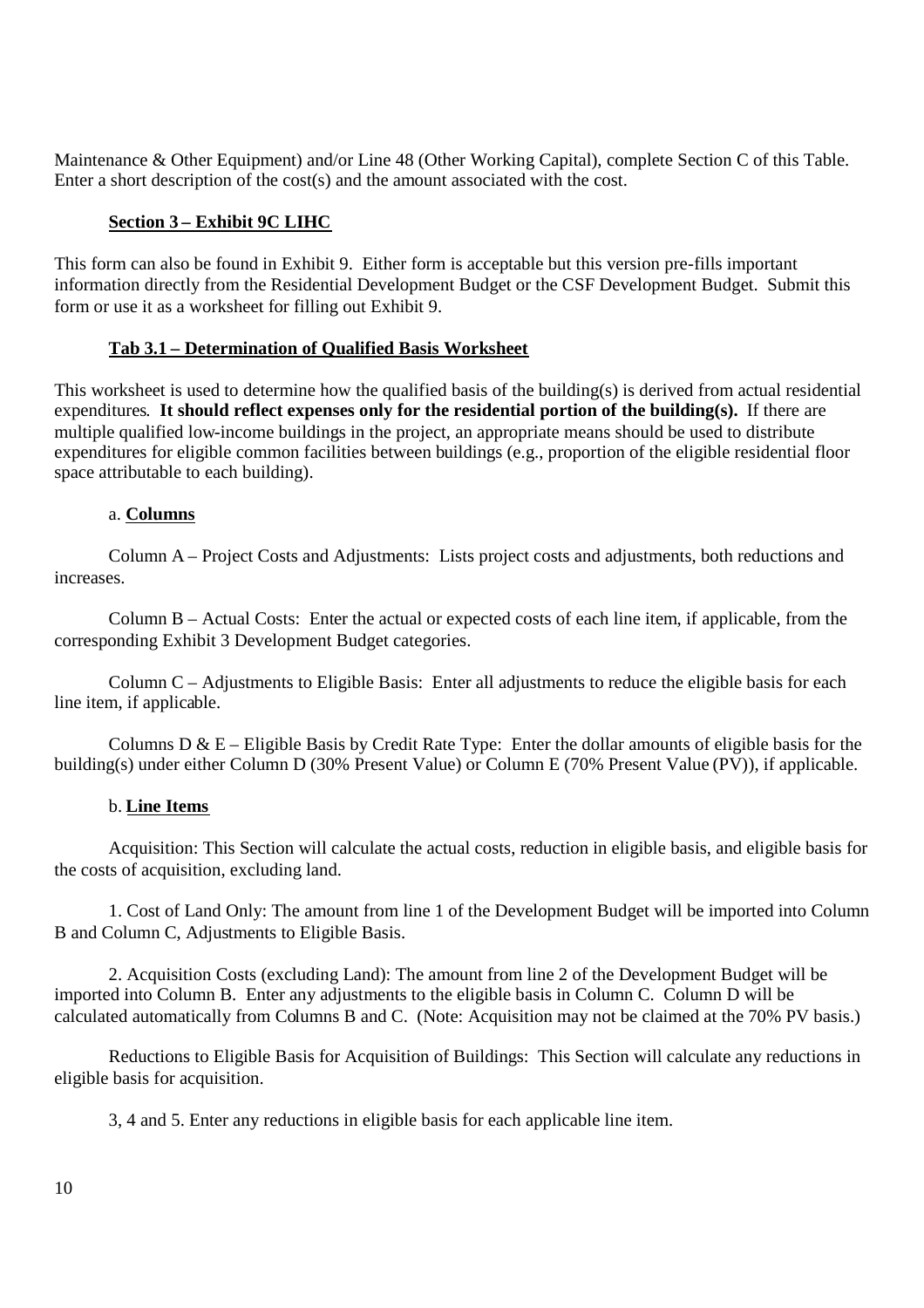6. Total Building Acquisition Actual Costs, Adjustments and Eligible Basis: Calculations will be done automatically as follows:

> Column B will be the sum of Lines B1 and B2. Column C will be the sum of Lines C1 through C5. Column D will be the sum of Line B6 minus Line C6.

Construction Improvements – Actual Costs, Adjustments and Eligible Basis: This Section will calculate actual costs, reductions in eligible and eligible basis for construction/rehabilitation improvements.

7. Imports Line 25, minus the sum of Lines 21 & 22, from Column B of the Residential Development Budget. Enter any reductions to eligible basis in Column C, if applicable. Enter the adjusted eligible basis (Column B – Column C) in Column D. Column E will be calculated automatically.

7a. Imports the sum of Lines 21 & 22 from Column B of the Residential Development Budget. Enter any reductions to eligible basis in Column C, if applicable. Enter the adjusted eligible basis (Column B – Column C) in Column D. Column E will be calculated automatically.

8. Imports Line 41 from Column B of the Residential Development Budget. Enter any reductions to eligible basis in Column C, if applicable. Enter the adjusted eligible basis (Column B – Column C) in Column D. Column E will be calculated automatically.

9. Imports Line 42 from Column B of the Residential Development Budget. Enter any reductions to eligible basis in Column C, if applicable. Enter the adjusted eligible basis (Column B – Column C) in Column D. Column E will be calculated automatically.

10. Imports Line 43 from Column B of the Residential Development Budget. Enter any reductions to eligible basis in Column C, if applicable. Enter the adjusted eligible basis (Column B – Column C) in Column D. Column E will be calculated automatically.

11. Enter the actual or anticipated costs for each applicable line item in Column B. If the "Other" line is used, describe the construction improvement in the space provided. Enter any reductions to eligible basis in Column C, if applicable. Enter the adjusted eligible basis (Column B – Column C) in Column D. Column E will be calculated automatically.

Reductions to Eligible Basis of Construction/Rehabilitation Improvements Prior to High Cost Increase: This Section will calculate any additional reductions in eligible basis for construction/rehabilitation.

12-16. For each applicable line item, enter any reduction to eligible basis in Column C. Note: Line 16, Reduction for Historic Tax Credits (residential portion only) should be the amount of Historic Credit, not Equity.

17. These entries are calculated automatically.

Increase in Eligible Basis of Construction/Rehab for High Cost: This Section is used to calculate the increase to eligible basis for projects located in Qualified Census Tracts (QCTs) and Difficult Development Areas (DDAs) only. Projects not located in a QCT or DDA are not eligible for this boost.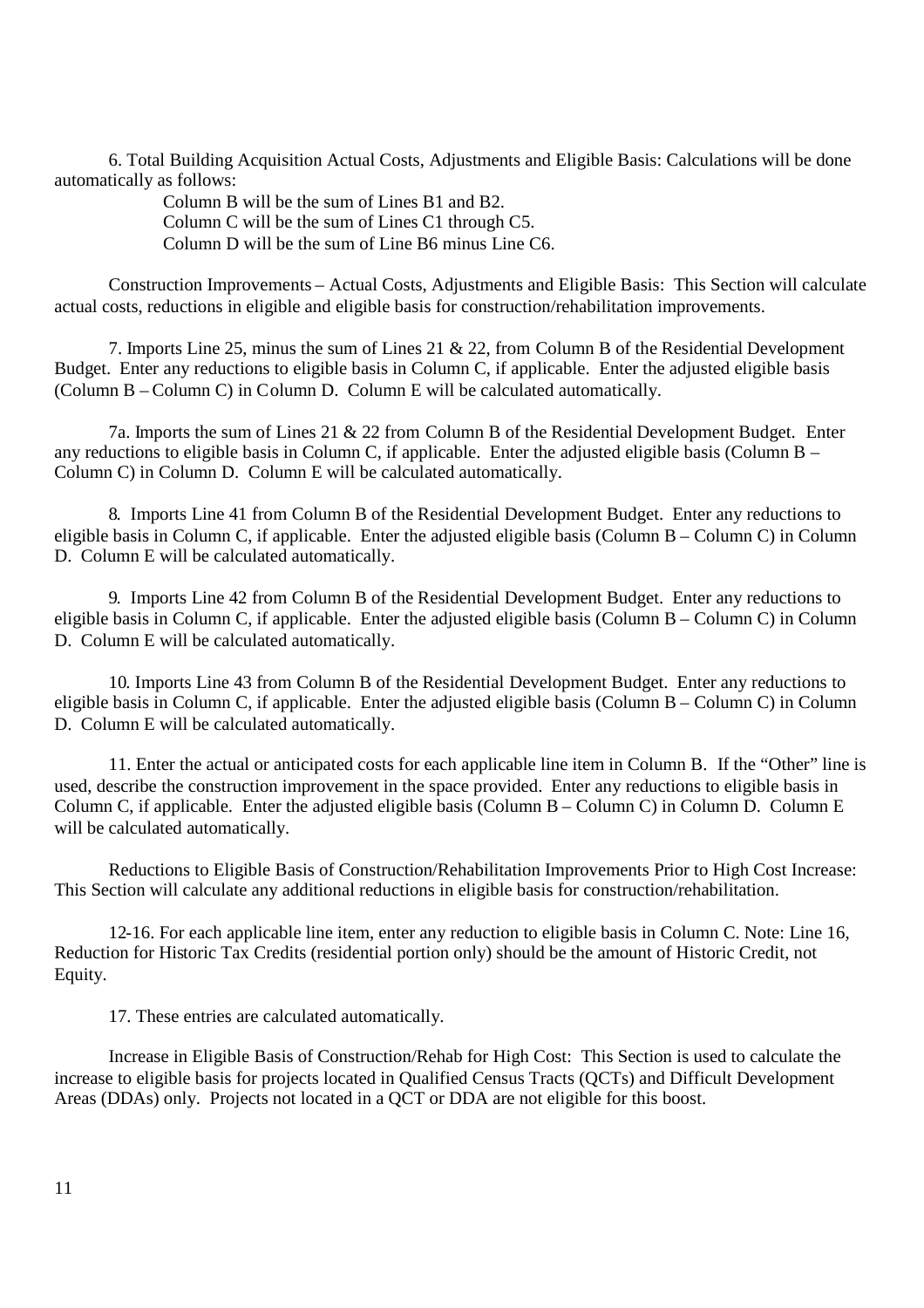## 18a. Use the drop down menus in Columns D and E to select 30% boost if applicable. **DO THIS ONLY IF YOU INDICATED IN EXHIBIT 9, SECTION A, QUESTION 3 OR 4 THAT YOUR PROJECT IS LOCATED IN A QCT OR DDA.**

18b - 20. These are calculated automatically.

Determination of Qualified Basis: This Section will calculate the amount of credit form qualified basis.

21. Enter the Applicable Fraction (also known as Low Income Occupancy Percentage) for each applicable Column (D and/or E). The Applicable Fraction is the **lesser** of: a) The ratio of the number of lowincome units to the total number of units in the building(s), or, b) The ratio of the total floor space of the lowincome units to the total floor space of all units in the building(s).

22. This is calculated automatically.

23. Enter the applicable tax credit percentage and the month and year used.

24. This is calculated automatically.

### **Tab 3.2 - Determination of Qualified Basis Worksheet (LIHC Community Service Facility)**

This worksheet is used to determine how the qualified basis of the building(s) is derived from actual Community Service Facility (CSF) expenditures. **It should reflect expenses only for the CSF portion of the building(s).** Instructions for this tab are the same as those for Tab 3.1, except it uses Development Budget data from Tab 1.4, Community Service Facility, to calculate the credit amount for a CSF.

## **Exhibit 4 – Unit Rents/Maintenance Fees & Affordability**

This Exhibit must be completed for all projects which include residential units. All residential units in the project must be recorded on this Exhibit, including those which are being financed by sources other than DHCR/HTFC, and any unit set aside for occupancy by a building superintendent/resident manager. This exhibit will be used to rate the affordability of the proposed project. It is not used to set income served limits for the regulatory period.

The Tables that you will be required to complete in this Exhibit are dependent on the type of project residential tenure you selected in Exhibit 1, Section G of this Application, and on whether or not you expect the project to receive rental subsidies, as indicated in Question A1 below.

This Exhibit was developed in Microsoft Excel 2003. **The spreadsheet** is locked and password protected.

Enter data as outlined in the exhibit instructions in the **yellow** spreadsheet boxes. All other boxes contain calculated entries or protected text.

Please note: This spreadsheet template was developed to serve most but not all of your needs. If, for example, your project requires additional space you will have to call DHCR to have this matter addressed.

12 • In certain instances, such as if you are applying for Project Based Housing Choice Vouchers, you may choose to complete two separate versions of this Exhibit to reflect rents with and without PBVs.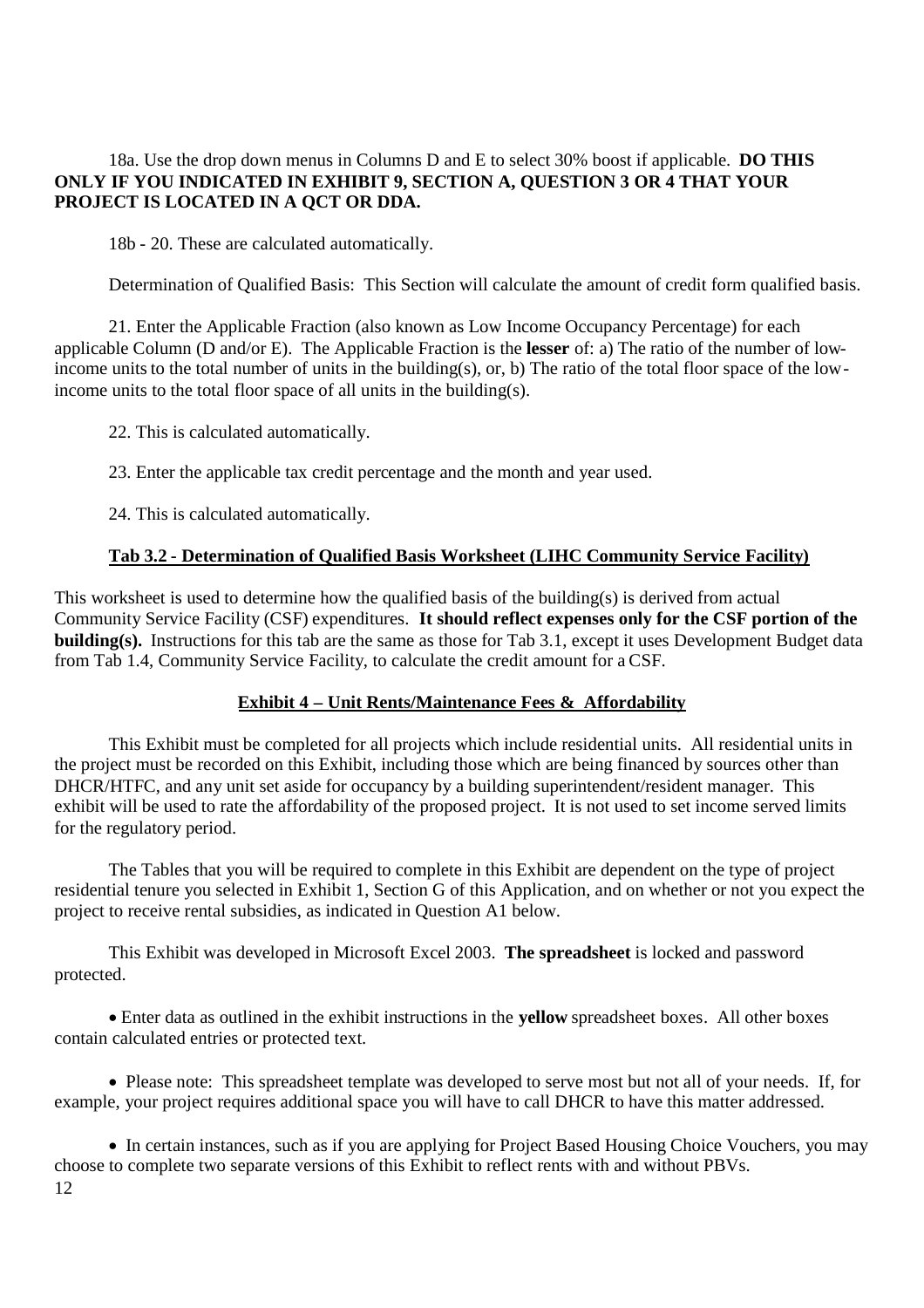• This spreadsheet template was developed for a color printer, if you want to print this using a black and white printer then please change the print setting as follows: (File $\rightarrow$ Print $\rightarrow$ Properties $\rightarrow$ Advanced $\rightarrow$ Enable black and white printing). Printing instructions (orientation and margins) are located at the end of each page (Tab).

## **A. Tenant Affordability Plan:**

1. Indicate whether or not you anticipate that any of the units in the project will receive a rental subsidy.

2. If yes, select the type of subsidy expected, and enter the total number of units expected to receive the subsidy. If the rental subsidy source is not listed, select box e, "Other (specify)", and enter the type of subsidy in the space provided. The total number of units that you enter for this question must match the total units specified to receive a rental subsidy in Table A1 below.

# 3. **Non-Rent Bearing Unit for Occupancy by Building Superintendent/Resident Manager**.

If the project includes a non rent-bearing unit(s) to be occupied by a building superintendent/resident manager, complete this question. In Column A, select the number of bedrooms in the unit from the drop-down list; in Column B, enter the number of units; in Column C, enter the number of occupants in the unit; in Column D, enter the total cost of the monthly utilities to be paid directly by the occupant. The Spreadsheet will calculate Columns E and F.

## **Table A1 - Monthly Housing Cost for Rental Units without Subsidies**

This Table requires you to categorize all units in the project that will not receive rental subsidies by number of bedrooms (unit size), and then by the Monthly Basic Rent for a unit of that size. If there are multiple monthly basic rents anticipated for units of the same size, you must record them separately. The total number of units in Tables A1 and A2 should equal the total number of units entered in Exhibit 1, Section H, Table 1 (if you indicated that this project included a mixture of condominium/cooperative and rental units, the total of units in Tables A1, A2 and B1 must equal the total number of units entered in Exhibit 1, Section H, Table 1).

Please note that if your project includes a **non-rent bearing** unit(s) which will be occupied by a building superintendent/resident manager, this unit should be recorded in question 3 above, and not in this Table. In this instance, the total number of units in Tables A1 and A3 should be **1** less than the total number of units entered in Exhibit 1, Section H, Table 1.

## **Monthly Housing Cost – Columns A through G**

Column A - Unit Size: Unit size on this chart refers to the number of bedrooms in the unit. Select the unit size from the drop-down menu.

Column B - No. of Units: Enter the number of units of this size which will be available at the monthly basic rent entered in Column E.

Column C - No. of Occupants in Unit: Enter the number of occupants expected to occupy the unit. (Use 2 persons per bedroom).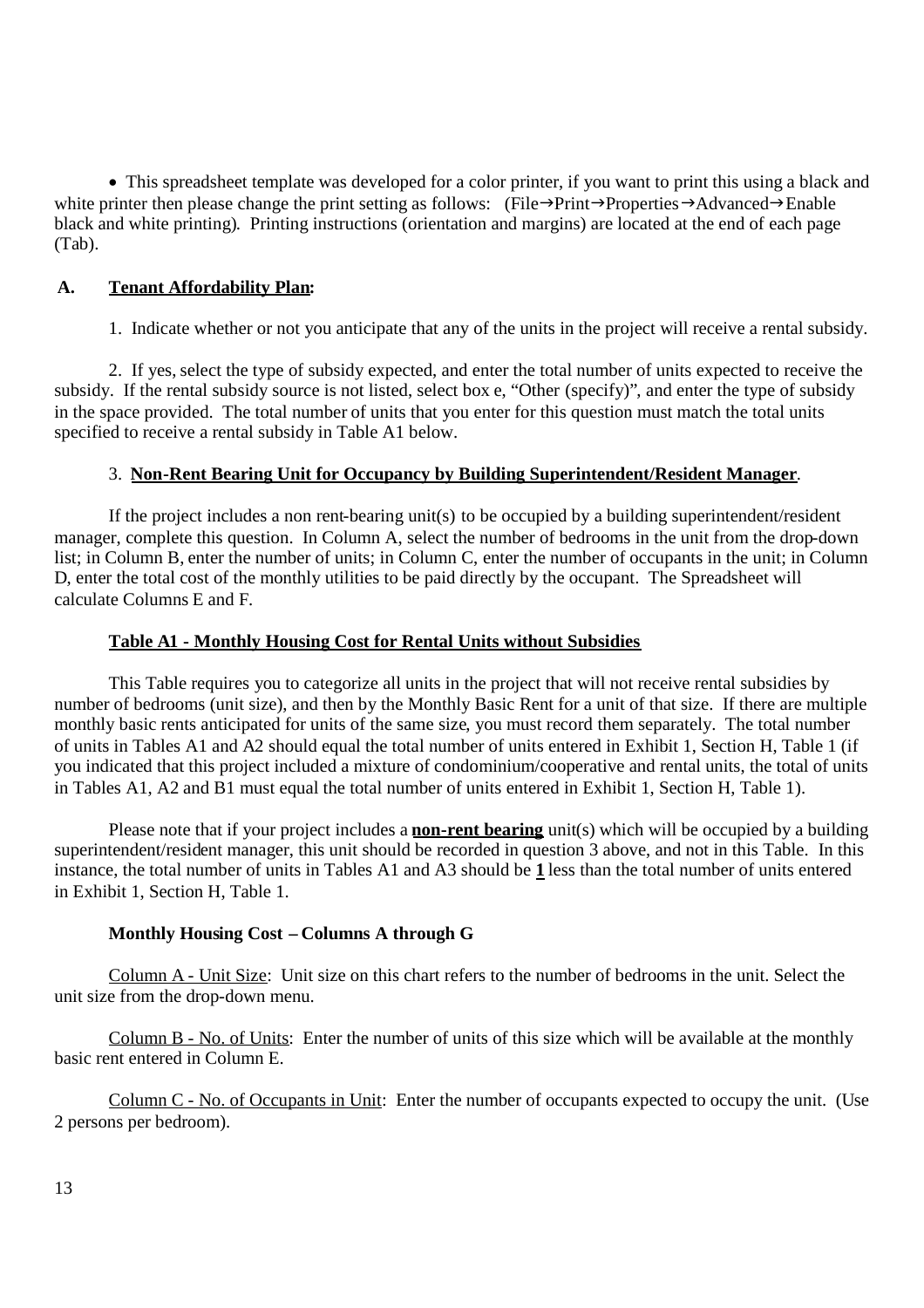Column D - Comparable Market Rent: Enter the median contract rent paid in the primary market area for a comparable unit. (Evidence of comparable rents must be included in the Market Study).

Column E - Monthly Basic Rent: Enter the applicable shelter rent allowance or proposed basic rent or carrying charge for the units in this category.

Column F - Tenant-Paid Utilities: Enter the anticipated cost of utilities to be paid by directly by the tenants in this unit category.

Column G - Total Monthly Housing Cost: This will be calculated by the Spreadsheet by adding Columns E and F together.

## **Affordability – Columns H through M**

These Columns are intended to determine which income group the units without rental subsidies are affordable to.

Column H - Total Annual Housing Cost: This Column will be calculated by the Spreadsheet by multiplying the number in Column G (Total Monthly Housing Cost) by 12 for each of the unit size/monthly cost categories.

Column I – Total Annual Housing Cost divided by 30%: This Column will be calculated by the Spreadsheet by dividing Column H (Total Annual Housing Cost) by .30

Column J - Area Median Income: Enter the appropriate area median income for the proposed unit size. Refer to the "Median Income Adjusted by Bedroom Count" in the Reference Materials for more information.

Column K - Percentage of Area Median Income that Unit is Affordable To: This Column will be calculated by the Spreadsheet by dividing Column I (Total Annual Housing Cost divided by 30%) by Column J (AMI). The result will be the income group that the unit is affordable to. For example, if the Column I calculation is \$16,000, and the area median income is \$28,000, the percentage of median income that the unit is affordable to would be households at 57% of the AMI.

Column L – Percentage of Area Median Income that Unit will be Targeted To**:** While Column K calculates the percentage of AMI that the unit is affordable to, in this Column, you are to enter the percentage of AMI of the households that you will be targeting for occupancy of the units. The data entered in this Column must be consistent with the data entered in Exhibit 1, Section I, 2 (Income Targets), and will be the basis for the project's Regulatory Agreement should the project be selected for funding.

Column  $M$  – Max Rent at 60% LIHC Eligibility: The Spreadsheet will calculate this Column using the following formula: Column J (Adjusted AMI for each Unit Size) x  $0.6 \times 0.3 / 12$ .

**4. Calculation of LIHC Monitoring Fee:** If all units in the project except a non-rent-bearing unit for occupancy by a resident manager will be assisted with LIHC/SLIHC, the spreadsheet will calculate the LIHC monitoring fee for the project's first year of operation using the following formula: For each line in Tables A1 and A2: Column B (No. of Units from Tables A1 and A2) x Column M (Maximum Rent at 60% LIHC Eligibility from Tables A1 and A2) x 12 x 0.005.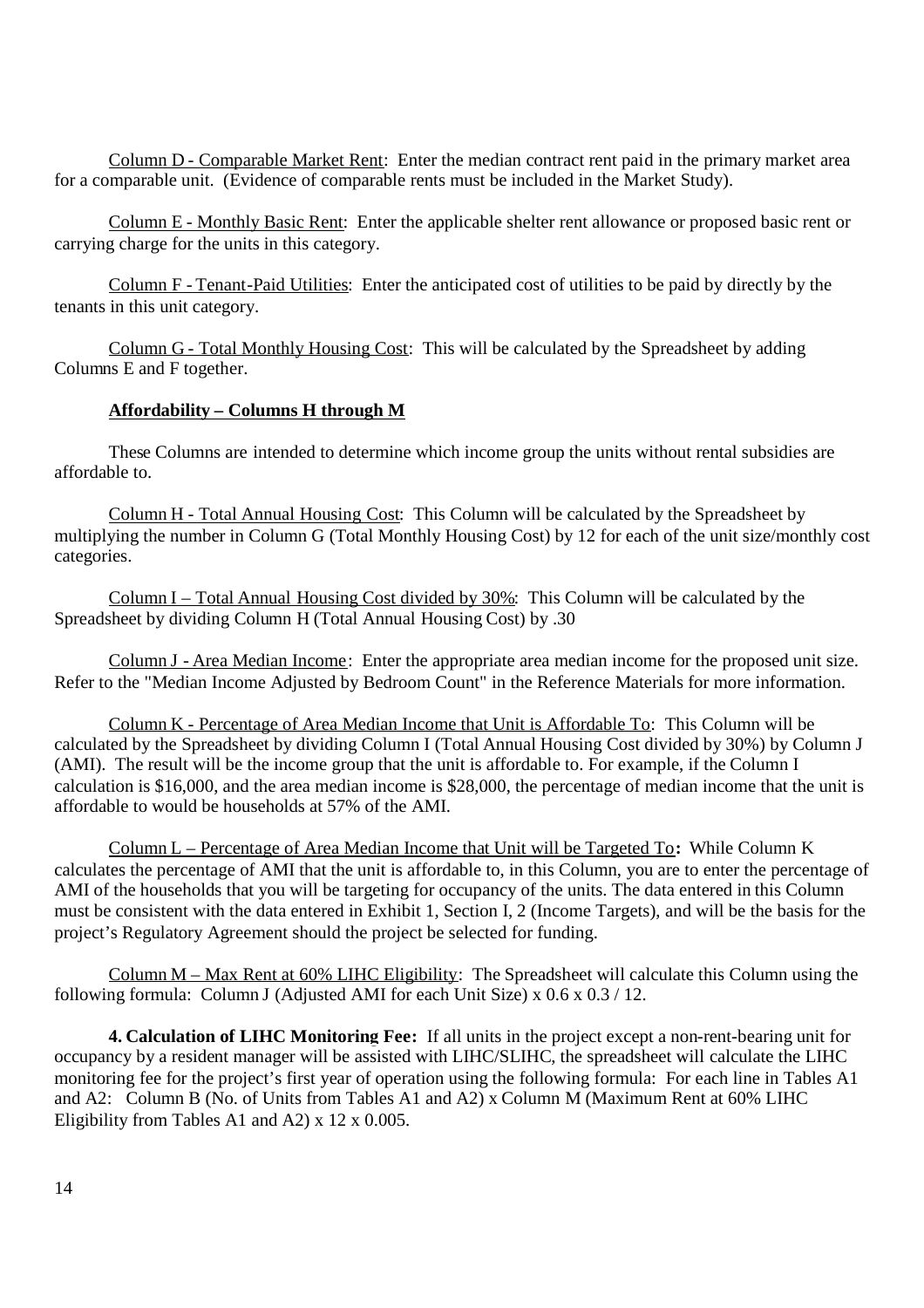5. Indicate whether or not the comparable rents referenced in Column D, Tables A1 and A2 include each of the utilities listed.

## **Table A2 - Monthly Housing Cost for Units with Rental Subsidies**

This Table requires you to categorize all units in the project which will receive a rental subsidy by number of bedrooms (unit size), and then by the monthly basic rent for a unit of that size. If there are multiple monthly basic rents anticipated for units of the same size, you must record them separately. The total units in Column B must be equal to the number of units specified in Question A2 above. Please note that if your project includes a **non-rent bearing** unit which will be occupied by a building superintendent/resident manager, this unit should be recorded in question 3 above, and not in this Table.

#### **Monthly Housing Cost – Columns A through G**

Column A - Unit Size: Unit size on this chart refers to the number of bedrooms in the unit. Select the unit size from the drop-down menu.

Column B - No. of Units: Enter the number of units of this size which will receive rental subsidies and will be available at the monthly basic rent entered in Column E.

Column C - No. of Occupants in Unit: Enter the number of occupants expected to occupy the unit. (Use 2 persons per bedroom).

Column D - Comparable Market Rent: Enter the median contract rent paid in the primary market area for a comparable unit. (Evidence of comparable rents must be included in the Market Study).

Column E - Monthly Basic Rent: Enter the applicable shelter rent allowance or proposed basic rent for the units in this category.

Column F - Tenant-Paid Utilities: Enter the anticipated cost of utilities to be paid directly by the tenants in this unit category.

Column G - Total Monthly Housing Cost: This will be calculated by the Spreadsheet by adding Columns E and F together.

#### **Affordability - Columns H through M**

These Columns are intended to determine which income group the units with rental subsidies are affordable to.

Column H - Total Annual Housing Cost: This Column will be calculated by the Spreadsheet by multiplying the number in Table A1, Column G (Total Monthly Housing Cost) by 12 for each of the unit size/monthly cost categories entered in Table A1 above.

Column I – Total Annual Housing Cost divided by 30%: This Column will be calculated by the Spreadsheet by dividing Column H (Total Annual Housing Cost) by **.**30

15 Column J - Area Median Income: Enter the appropriate area median income for the proposed unit size. Refer to the "Median Income Adjusted by Bedroom Count" in the Reference Materials for more information.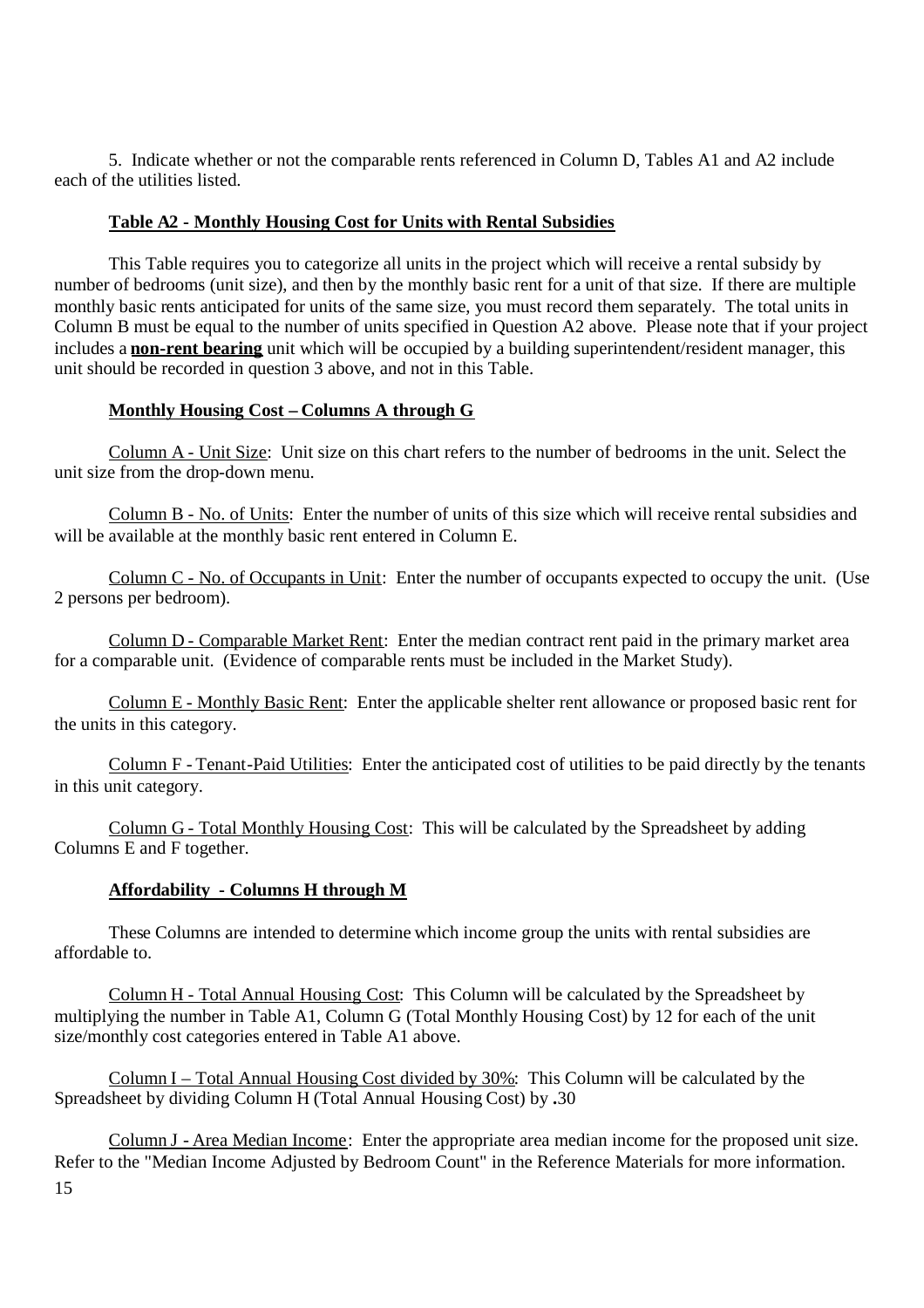Column K - Percentage of Area Median Income that Unit is Affordable To: This Column will display 30% of Area Median Income (AMI) for all units with rental subsidies.

Column L – Percentage of Area Median Income that Unit will be Targeted To: Enter the percentage of AMI of the households that you will be targeting for occupancy of the units. The data entered in this Column must be consistent with the data entered in Exhibit 1, Section I, 2 (Income Targets), and will be used as the basis for the project's Regulatory Agreement should the project be selected for funding.

Column M – Maximum Rent at 60% LIHC Eligibility: The Spreadsheet will calculate this Column using the following formula: Column J (Adjusted AMI for each Unit Size) x  $0.6 \times 0.3 / 12$ .

**4. Calculation of LIHC Monitoring Fee:** If all units in the project except a non-rent-bearing unit for occupancy by a resident manager will be assisted with LIHC/SLIHC, the spreadsheet will calculate the LIHC monitoring fee for the project's first year of operation using the following formula: For each line in Tables A1 and A2: Column B (No. of Units from Tables A1 and A2) x Column M (Maximum Rent at 60% LIHC Eligibility from Tables A1 and A2) x 12 x 0.005.

5. Indicate whether or not the comparable rents referenced in Column D, Tables A1 and A2 include each of the utilities listed.

# **B. Condominium/Cooperative Affordability Plan**:

1. Specify what percentage of the purchase price will be required as a down-payment by the purchaser. This percentage will be used by the Spreadsheet to calculate the down payment in Table B1, Column D.

2. Select the applicable tenure type for the units.

## **Table B1 - Total Monthly Housing Cost for Owner-Occupied Units**

This Table requires you to categorize all condominium/cooperative units in the project by number of bedrooms (unit size), and then by the monthly payment for a unit of that size. If there are multiple monthly payments anticipated for units of the same size, you must record them separately. The total number of units should equal the total number of units entered in Exhibit 1, Section H, Table 1. (If you indicated that this project included a mixture of owner-occupied and rental units, the total of units in Tables A1, A2 and B1 of this Exhibit must equal the total number of units entered in Exhibit 1, Section H, Table 1).

#### **Total Monthly Housing Cost – Columns A through I**

Column A - Unit Size: Unit size on this chart refers to the number of bedrooms in the unit. Select the unit size from the drop-down menu.

Column B - No. of Units: Enter the number of units of this size which will be available at the monthly cost entered in Column F (Monthly Payment)

Column C - Purchase Price: Enter the purchase price for the unit. Include the value of any sweat equity contributions in the purchase price as the down payment.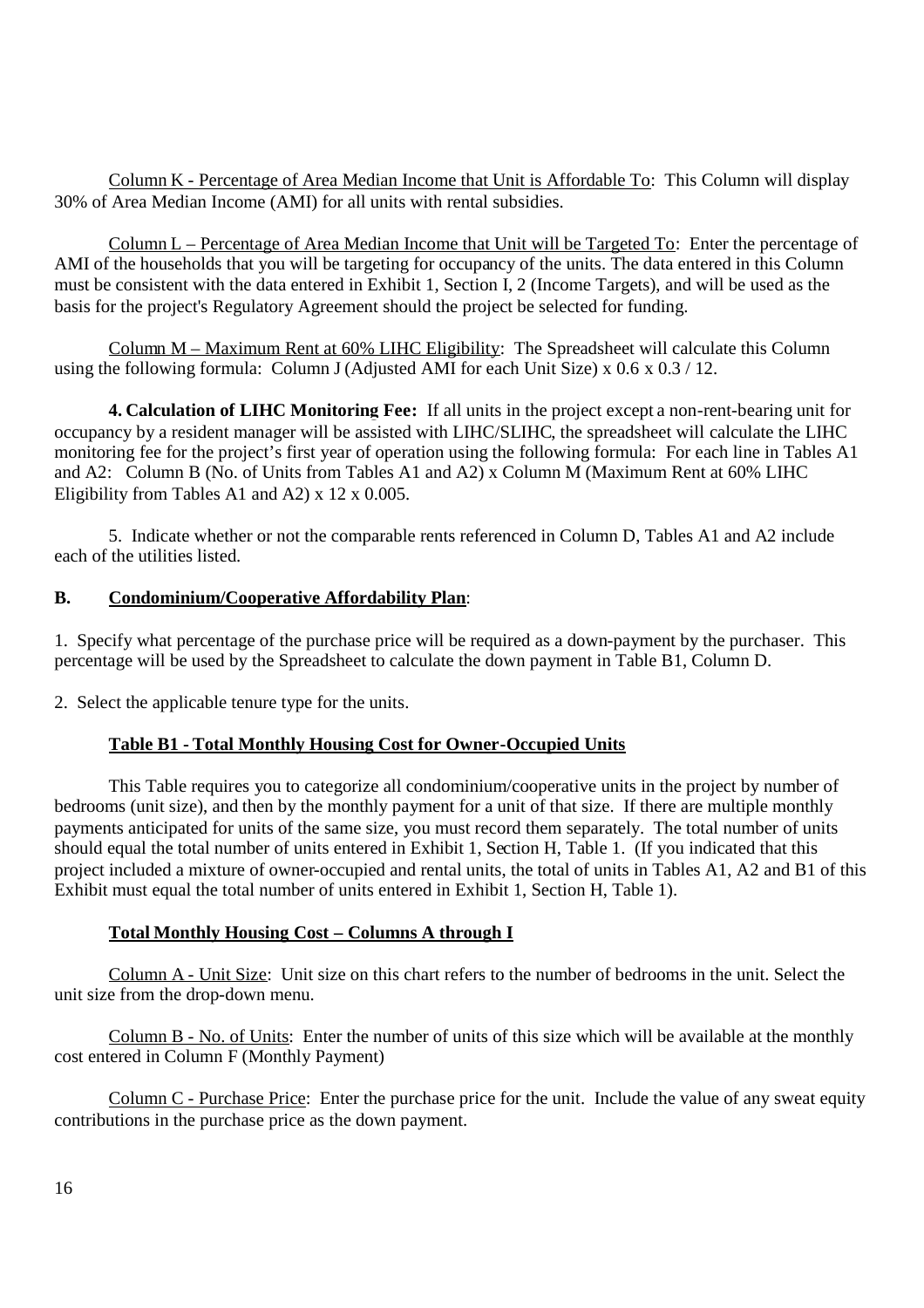Column D - Down Payment: The Spreadsheet will calculate and display the down payment based on the percentage entered at the top of this Section.

Column E - Amount to be Financed: The Spreadsheet will calculate this Column by subtracting the down payment from the purchase price.

Column F - Monthly Payment: Enter the total of monthly principal and interest payments on the mortgage loan for the unit.

Column G - Monthly Taxes and Insurance: Compute and enter the monthly total property taxes and homeowner's insurance (including flood insurance if necessary) for the unit.

Column H - Monthly Maintenance and Carrying Costs: Enter the monthly costs of maintaining and amortizing the buildings and grounds for condominium or cooperative units.

Column I - Total Monthly Cost: This will be calculated by the Spreadsheet by adding together Columns F, G and H for each line.

# **Unit Affordability – Columns J through N**

Column J – Total Annual Housing Cost: This Column will be calculated by the Spreadsheet by multiplying Column I (Total Monthly Cost) by 12 for each of the unit size/monthly cost categories.

Column K – Total Annual Housing Cost divided by 30%: This Column will be calculated by the Spreadsheet by dividing Column J (Total Annual Housing Cost) by .30.

Column L – Area Median Income: Enter the appropriate area median income for the proposed unit size. Refer to the "Median Income Adjusted by Bedroom Count" in the Reference Materials for more information.

Column M - Percentage of Area Median Income that Unit is Affordable To: This Column will be calculated by the Spreadsheet by dividing Column K (Total Annual Housing Cost divided by 30%) by Column L (AMI). The result will be the income group that the unit is affordable to. For example, if the Column K calculation is \$16,000, and the area median income is \$28,000, the percentage of median income that the unit is affordable to would be households at 57% of the AMI.

Column N - Percentage of Area Median Income that Unit will be Targeted To**:** While Column M calculates the percentage of AMI that the unit is affordable to, in this Column, you are to enter the percentage of AMI of the households that you will be targeting for occupancy of the units. The data entered in this Column must be consistent with the data entered in Exhibit 1, Section I, 2 (Income Targets), and will be the basis for the project's Regulatory Agreement should the project be selected for funding.

## **Exhibit 5 – Project Income & Operating Budget**

This Exhibit has been developed in Microsoft Excel 2003. **The spreadsheet** is locked and password protected. Please review the following before beginning this exhibit:

Enter data as outlined in the exhibit instructions in the **yellow** spreadsheet boxes. All other boxes contain calculated entries or protected text;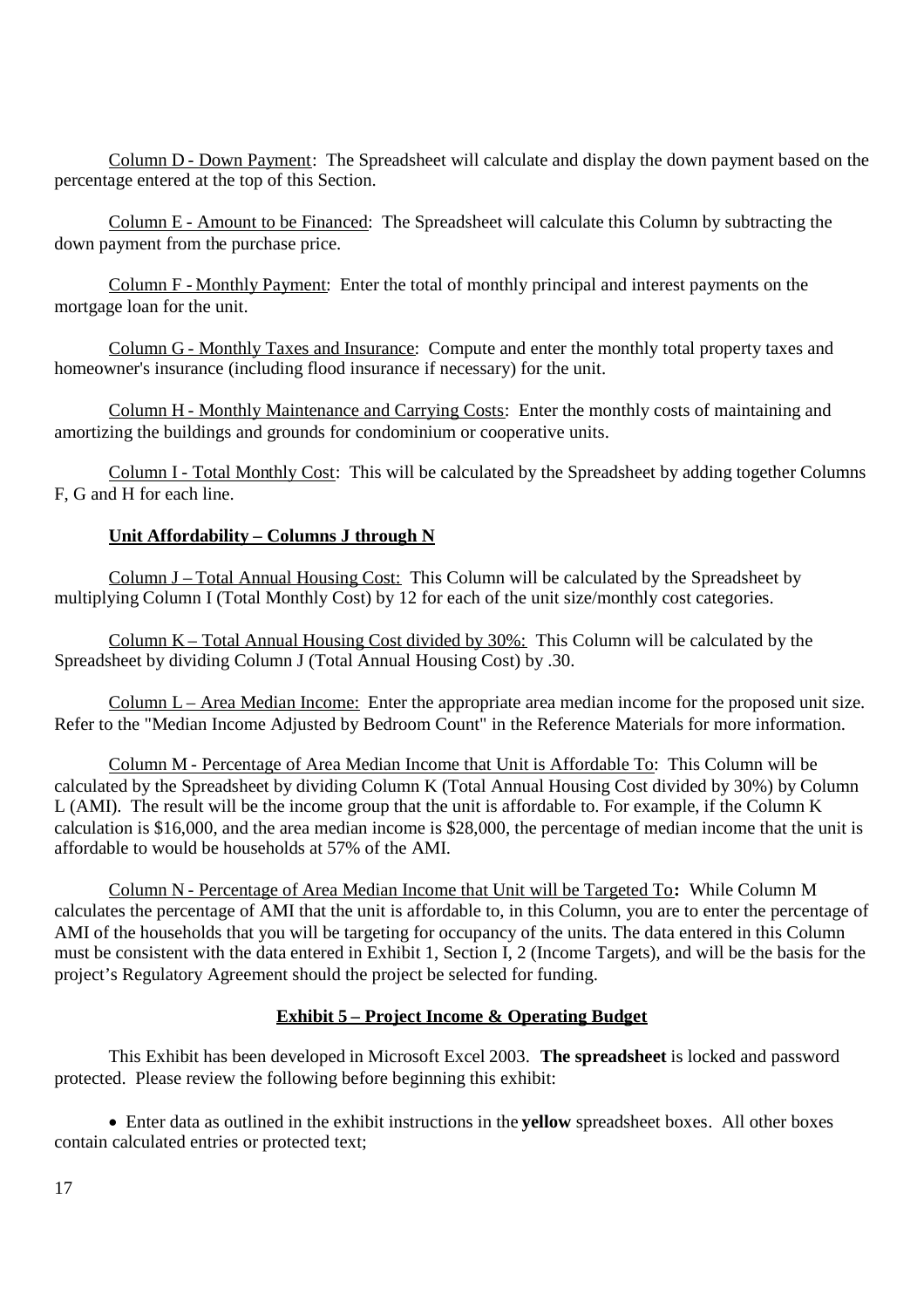Comments to aid with data entry have been inserted into this sheet. Moving your cursor over cells with a **red** arrow will reveal the comment:

• Drop-down lists are used throughout the spreadsheet. Left clicking inside a comment cell will reveal the drop-down arrow. Click on the arrow, and select the appropriate option.

**Printing**: This spreadsheet template was developed for use with a color printer. To print using a black and white printer, change the print setting as follows: (File $\rightarrow$ Print $\rightarrow$ Properties $\rightarrow$ Advanced $\rightarrow$ Enable black and white printing.

• The print margins have been protected and cannot be adjusted. As a result, your printer may print some two pages when the document should print as one. Print orientation and margins are listed at the bottom of each tab page.

• In certain instances, such as if you are applying for Project Based Housing Choice Vouchers, you may choose to complete two separate versions of this Exhibit to reflect costs with and without PBVs.

### **Exhibit 5 Instructions**

This Exhibit must be completed for both residential and non-residential space in the project. If the project involves **both residential and non-residential space**, including commercial space, civic space or Community Service Facility Space, you will complete one iteration of Table 1 – Total Effective Income, and two iterations of Table 2 (Operating Budget Projections) and Table3 (Operating Budget) – one for the residential portion of the project, and another for the non-residential portion. Upon completion of Tables 2A, 2B and/or 2C and 2D, the Spreadsheet will produce a summary Operating Budget Basis Table for the entire project as Table 2E. Upon completion of the two Table 3's (residential and non-residential), the Spreadsheet will produce a summary for the project. If you indicated in Exhibit 1, Section G that your project involves residential space **only**, or non-residential space **only** you will only need to complete one iteration of this Exhibit.

The ten tabs are as follows:

1. INCOME – this Table will be used to enter both residential and non-residential project income.

2A – RESBASE - This Table will be used to enter the residential operating cost assumptions for the first 15 years of the project. See the following instructions for full instructions on how to complete this Table.

2B – OTHERRES – This Table will be used to enter the residential operating costs for line items which are other than fixed or variable.

3A. RESOPBUD – This Table will be calculated by the spreadsheet using the operating cost basis assumptions entered in Tables 2A and 2B and projecting the 15-year operating costs for the residential portion of the project.

2C – NONRESBASE - This Table will be used to enter the non-residential operating cost assumptions for the first 15 years of the project. See the following instructions for full instructions on how to complete this Table.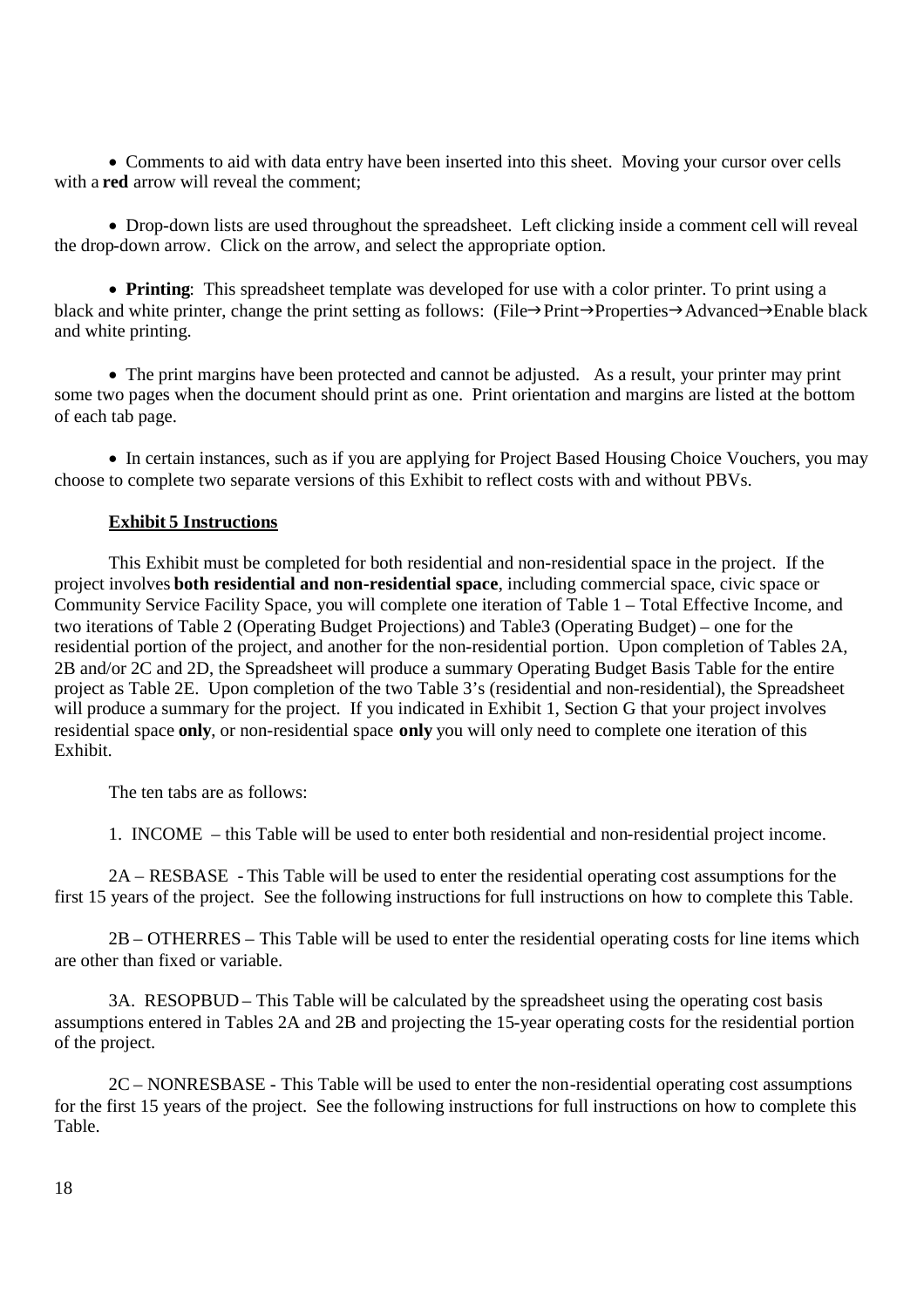2D – OTHERNONRES – This Table will be used to enter the non-residential operating costs for line items which are other than fixed or variable.

3B - NONRESOPBUD – This Table will be calculated by the spreadsheet using the operating cost basis assumptions entered in Tables 2C and 2D and projecting the 15-year operating costs for the non-residential portion of the project.

2E – SUMBASE – If this is a mixed-used project, this Table will be calculated by the spreadsheet by summing the totals from Tables 2A and 2C. The numbers will then be used to update Table 3B, the Operating Budget for both residential and non-residential portions of the project.

2F – OTHERSUM – This Table will be automatically populated by the data entered in Tables 2B and 2D. The numbers will then be transferred to the appropriate lines in the Summary Operating Budget (Table 3C).

3C - SUMOPBUD – This Table will be calculated by the spreadsheet using the operating cost basis assumptions entered in Tables 2E and 2F, and projecting the 15-year operating costs for the residential and nonresidential portions of the project.

# **Table 1 – Total Effective Income**:

This Table calculates the project's income and vacancy arrears to produce total effective income. Section A is for the residential portion of the project and Section B is for the non-residential portion of the project.

## Section A – Effective Residential Income

If the project does not involve residential space, do not complete this section.

1. Total Residential Monthly Income/Maintenance Fees: This cell will be calculated by the Spreadsheet by multiplying the total number of units in Exhibit 4, Table A1 and Table A2 by the basic rents for each line, and adding the results. If this project includes condominium/ cooperative units, the Spreadsheet will also calculate and add this income by multiplying Table B1, Column H of Exhibit 4 by the total number of units.

2. Annual Gross Residential Income: The Spreadsheet will calculate this by multiplying line 1 (Total Monthly Income/Maintenance Fees) by 12.

3. Residential Vacancy & Arrears: Enter the estimated percentage of vacancy and arrears for the residential portion of the project in the space provided (default is 5.0%). The Spreadsheet will then multiply Line 2 (Annual Gross Residential Income) by this percentage to arrive at the total annual income expected to be lost from residential vacancies and arrears.

4. Net Residential Income: The Spreadsheet will calculate this by subtracting Line 3 (Residential Vacancy and Arrears) from Line 2 (Annual Gross Residential Income).

5a. Ancillary Income - Laundry: If applicable, enter the anticipated income from residential laundry facilities.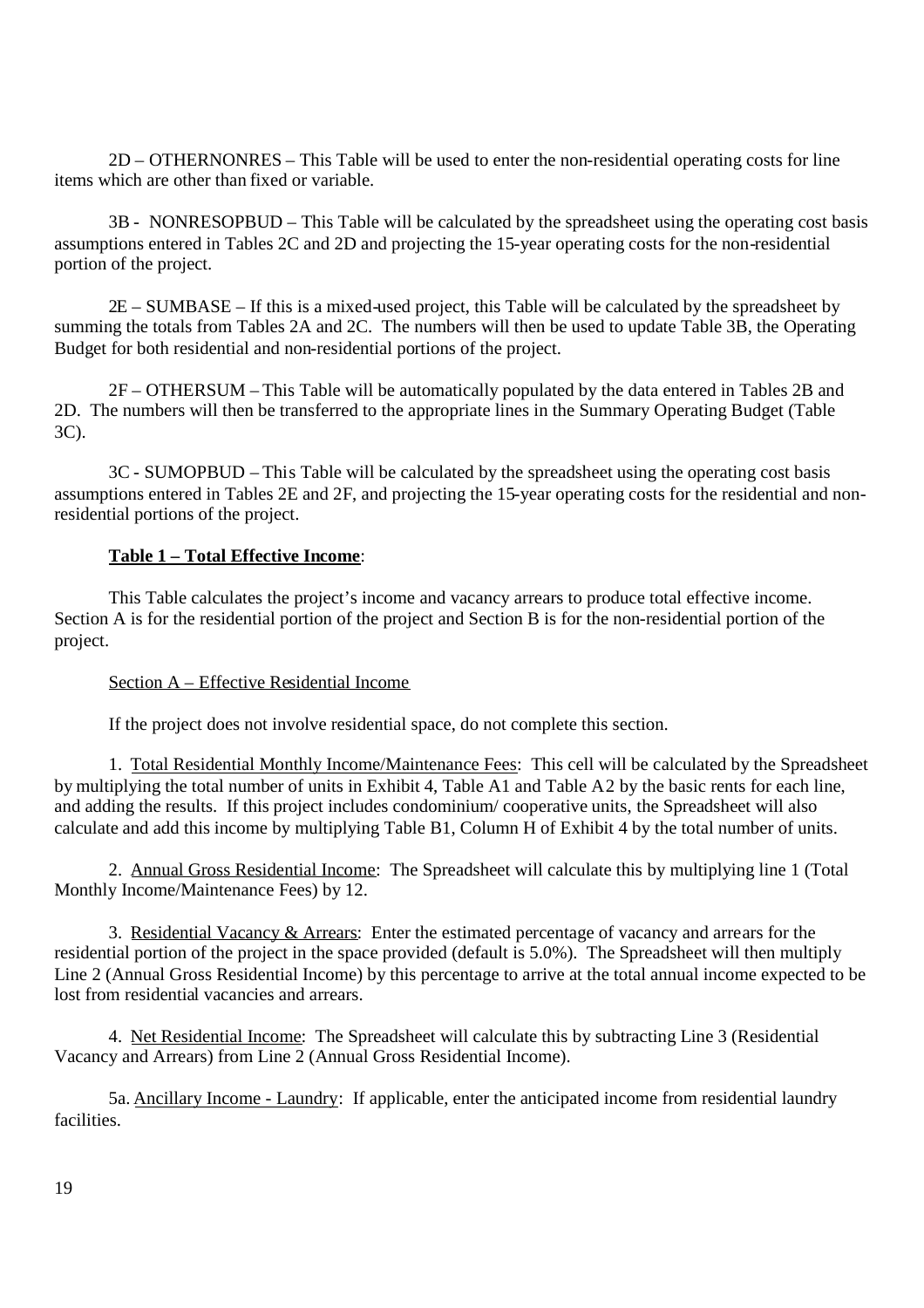5b. Ancillary Income – Parking: If applicable, enter the anticipated income from residential parking facilities.

5c. Ancillary Income – Other: If applicable, enter the anticipated income from other residential sources, for example, dedicated project operating subsidies from public agencies, fully capitalized operating reserves, or a Homesteader's contribution to the operating budget. Specify the source of other income in the space provided. Do not include interest from operating or replacement reserves.

6. Total Ancillary Residential Income: The Spreadsheet will calculate this by adding together lines 5a, 5b and 5c.

7. Total Effective Residential Income: The Spreadsheet will calculate this by adding together lines 4 and 6. This figure will be transferred to line 1 (Total Effective Income) of Table 2 of Tab 2A (Res. Base) for the residential portion of this project.

## Section B – Effective Non-Residential Income

8. Gross Commercial/Civic Income: Enter the estimated amount of revenue to be generated from commercial and/or civic rents if the project is mixed use.

9. Commercial/Civic Vacancy and Arrears: Enter the estimated percentage of vacancy and arrears for the commercial/civic portion of the project (default is 10.0%). The Spreadsheet will then multiply line 8 (Gross Commercial/Civic Income) by this percentage to arrive at the total annual income expected to be lost from commercial or civic vacancies and arrears.

10. Net Commercial/Civic Income: The Spreadsheet will calculate this by subtracting line 9 from line 8. This figure will be transferred to line 1 (Total Effective Income) of Table 2 of Tab 2C (Non-Res. Base) for the non-residential portion of this project

11. Total Effective Income: This line will be blocked to Spreadsheet Users. The Spreadsheet will calculate this when it produces a Summary Table 1 for projects with both residential and non-residential space by adding together lines 7 & 10.

### **Tables 2A, 2B, 2C, 2D, and 2E – Basis for Projection of Operating Budget:**

**For mixed-use projects, the assumptions entered in Tables 2A through 2D will automatically be added to the summary Table 2E, which will in turn be used to update Table 3C – Summary Operating budget.**

This Table serves two purposes:

1. Data entered here will enable the Spreadsheet to do many of the calculations required in Tables 3A, 3B and 3C – Operating Budgets; and,

2. It provides a rationale for operating expenses during the project's first fifteen years of operation.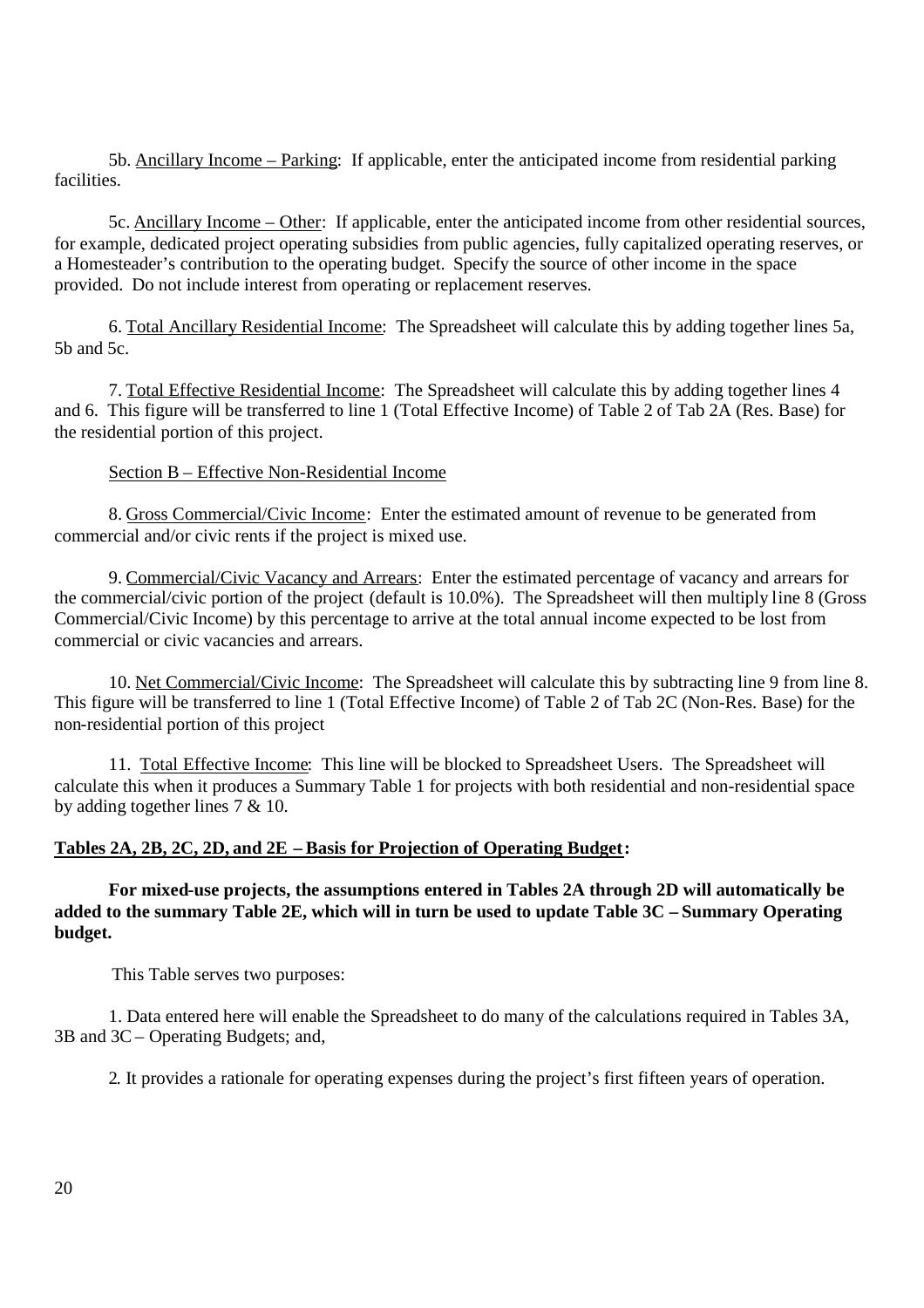## Columns:

Column A - Expenses: Lists typical project operating expenses, as well as the total effective income (Line 1).

Column B- Year 1 Cost: Enter the anticipated first year's operating cost for each applicable operating expense listed in Column A. Year one should represent the first complete year of occupancy.

Column C – Type  $\&$  % Increase/Decrease: From the drop-down list, select one of the following three expense types for each line item:

Fixed: These are costs that will remain constant from year to year. The Spreadsheet will update the operating budget for these line items, based on the amount entered in Column B – Year 1 Cost.

Variable: These are costs that are expected to either rise or fall from one year to the next. If you select this type, you must also enter an estimated increase or decrease in terms of a percentage. The percentage chosen for Line 1 Total Effective Income will be the default for all other expenses. The Spreadsheet will update the operating budget for these line items based on the percentage.

Other: These are costs that cannot be termed either fixed or variable. For these line items, you must manually complete Tab 2B (OtherRes) and/or Tab 2D (OtherNonRes) for years 1 through 15. The spreadsheet will then transfer these to the applicable Operating Budget.

## Column D – Rationale for Estimates:

1. Default Expense % Change – Enter the expected percentage increase for expense items here. This percentage will be the default for all variable expenses but can be overridden individually.

2. In the space provided, enter the rationale for the estimated expense. For example: "\$80 per unit based on actuals from a similar project" or "quote from insurance broker – Smith Insurance."

## **Please note the following regarding certain line items:**

Line 1: Spreadsheet will provide the Total Effective Income for the first year. Complete this line in the appropriated Tab 2B or 2D for the following years only if the Type is "Other".

Lines 38 and 39: Reserves - Refer to the CPM, Section 5.06 before completing these lines.

Line 42 – Debt Service:

1 st column - enter the same debt Source Codes that you entered in Exhibit 3 Section A, Table 2 Permanent Financing Sources (Source Codes are also listed beginning at spreadsheet cell "Q44"). 2<sup>nd</sup> column - enter the same loan amount that you entered in Exhibit 3 Section A, Table 2 Permanent Financing Sources.

 $3<sup>rd</sup>$  column – enter the same interest rate that you entered in Exhibit 3 Section A, Table 2 Permanent Financing Sources.

 $4<sup>th</sup>$  column – enter the same loan term (in months) that you entered in Exhibit 3 Section A, Table 2 Permanent Financing Sources.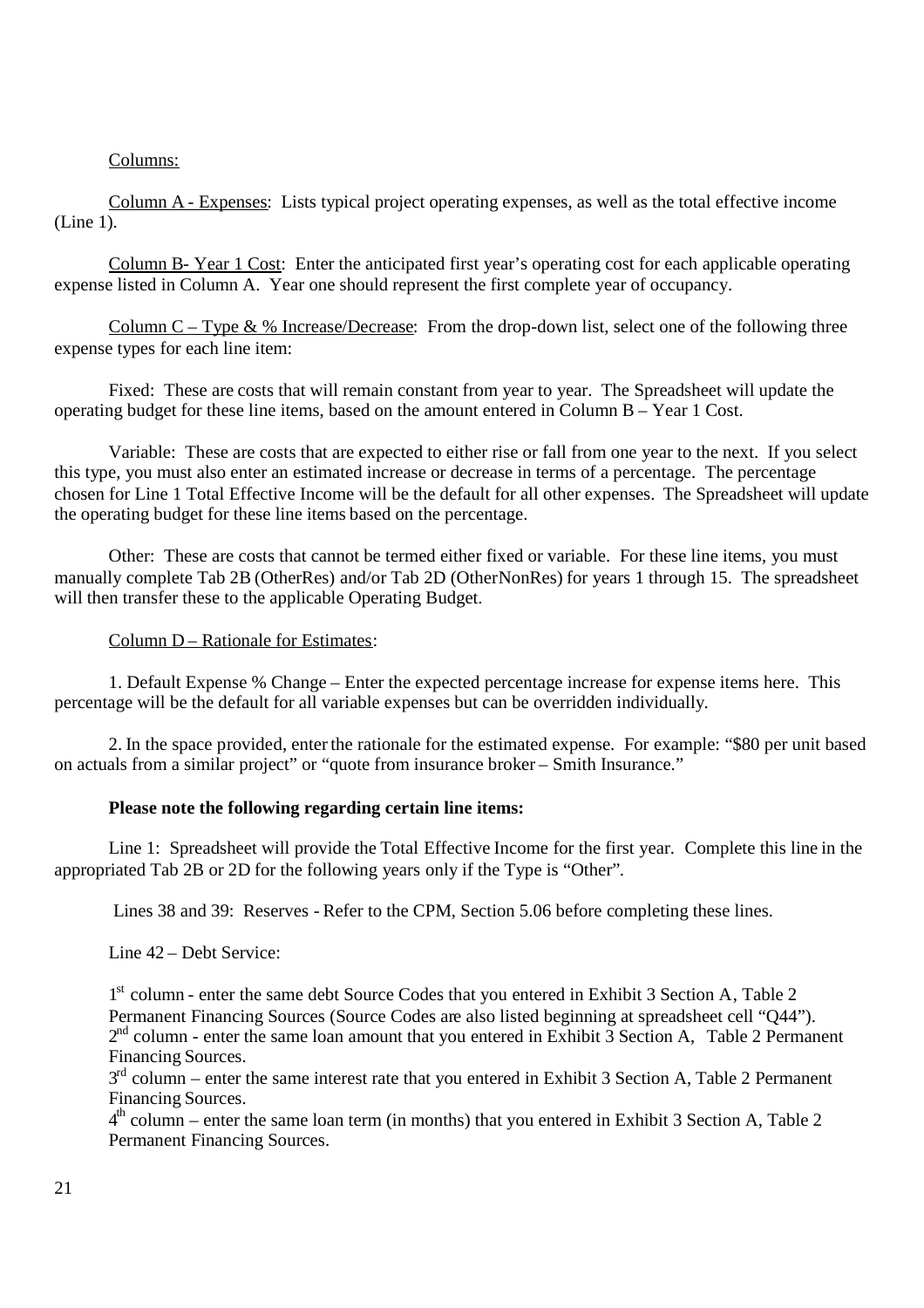Columns B &  $C$  – same instructions used for lines 2 through 39. The default Type is "fixed" for all debt service amounts.

Column D - enter the same Source Names that you entered in Exhibit 3 Section A, Table 2 Permanent Financing Sources.

Line 44 – Cash Flow: For projects utilizing HTF/HOME **and** LIHC or SLIHC programs, owners are limited on assisted units to the greater of a nominal return on equity (not to exceed \$360/unit annually), or an amount equal to debt service coverage required by another participating permanent lender.

Line 45 – Repayment of Deferred Developer's Fee: If the project's Development Budget Permanent Funding Sources (Exhibit 3, Section A2) include Source Code #4006 (Deferred Developer's Fees), you must enter an amount and type that will ensure that the fee is repaid within 15 years of the placed-in-service date (See Section 5.07 of the CPM). The default is "fixed". If you chose type "other", you must fill in the appropriate Tab 2B or 2D for years 1 through 15.

### **Tables 3A, 3B and 3C – Operating Budget**

For each line item in Table 2 that was specified as "Fixed" or "Variable with a Percentage Rate", the Spreadsheet will calculate project operating costs for the first 15 years of project operation. It will also transfer "other" (non variable or not fixed) costs from Tab 2B and/or 2D to the appropriate Operating Budget. Tab 3C is a summary budget only required for mixed-use projects. It will be updated automatically using the data from Tab 2E (Summary Operating Basis).

Lines 10, 24, 30, 37, 40, 41, 43 and 44 will be calculated by the Spreadsheet.

The following instructions pertain to all Tabs containing Question 4, Deferred Developer's Fee.

## **Deferred Developer's Fee**

**A. Total Deferred Developer's Fee:** Enter the amount of the Deferred Developer's Fee entered as a Permanent Financing Source in Exhibit 3 (Development Budget), Section A2.

**B. Total Repaid in 15 Years:** The Spreadsheet will add the total amount of deferred developer's fee repaid in the 15-year period displayed in Tab 3 – Operating Budget.

**C. Discrepancy:** If there is a discrepancy between the figures in A and B, the discrepancy will be displayed.

## **Exhibit 9 – LIHC/SLIHC Qualified Building Information**

This Exhibit must be completed by all Applicants requesting LIHC and/or SLIHC. If you are requesting both LIHC and SLIHC, you must complete the Exhibit separately for each Program.

Select the Program for which this Exhibit is being completed.

22 Complete Section A of this Exhibit (General Project Information). If the project does not involve either of the special circumstances set forth in Questions 1 & 2 of Section A, you need only complete Sections B, C and D once as a summary of all LIHC/SLIHC-assisted buildings that will exist upon project completion.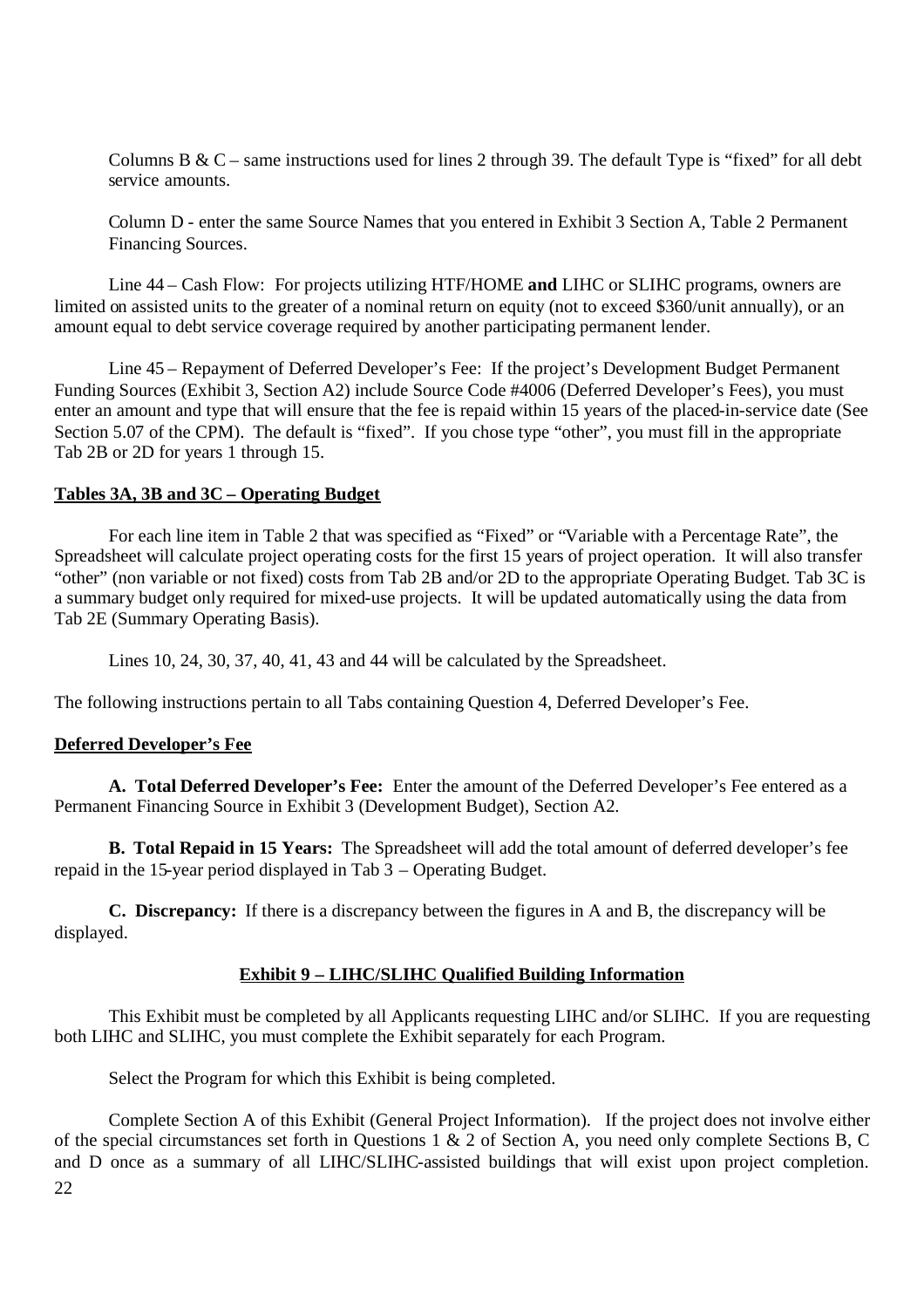However, if the project does involve one of the special circumstances set forth in Questions 1 & 2 of Section A, you must complete all sections of this Exhibit for **each** LIHC/SLIHC-assisted building in the project. In all cases, you must complete Section E (Declaration of Public Subsidies) for **each LIHC/SLIHC-assisted building that will exist upon project completion.**

Before completing this Exhibit, please refer to the following resources:

- DHCR's Qualified Allocation Plan (QAP);
- Article 2-A of the Public Housing Law (SLIHC);
- DHCR's New York State Low Income Housing Tax Credit Regulations (SLIHC);

 Section 42 of the Internal Revenue Code and related regulations for definitions and information on program eligibility; and,

 Professional guidance from a tax consultant, attorney, or accountant in preparing this Exhibit and related documentation which may affect tax liability status through the LIHC and/or SLIHC Program.

# **A. General Project Information**

1. Indicate whether this project involves the rehabilitation of occupied buildings with varying levels of occupancy. If yes, enter the number of buildings.

2. Indicate whether this project involves multiple buildings of which, some but not all, are eligible for high-cost treatment as set forth in Section 42. If yes, enter the number of buildings.

If you answered yes to questions 1 or 2 above, you must complete this entire Exhibit for each LIHC/SLIHC-assisted building which will exist upon project completion. If you answered no to questions 1 and 2 above, you are only required to complete Sections B, C and D once for all LIHC/SLIHC-assisted buildings that will exist upon project completion. Section E must be completed for each LIHC/SLIHC-assisted building in the project with no exceptions.

3a. Indicate whether the project will be located in a Qualified Census Tract (QCT).

3b. If you answered yes to question 3a, enter the county and tract number of the QCT.

4a. Indicate whether the project will be located in a Difficult Development Area (DDA).

4b. If you answered yes to question 4a, select the DDA County from the drop-down list.

5. Respond to this question by electing yes or no from the drop-down list

## **B. Site/Building Acquisition**

1. Indicate whether the site(s)/building(s) is being acquired from a related or unrelated party.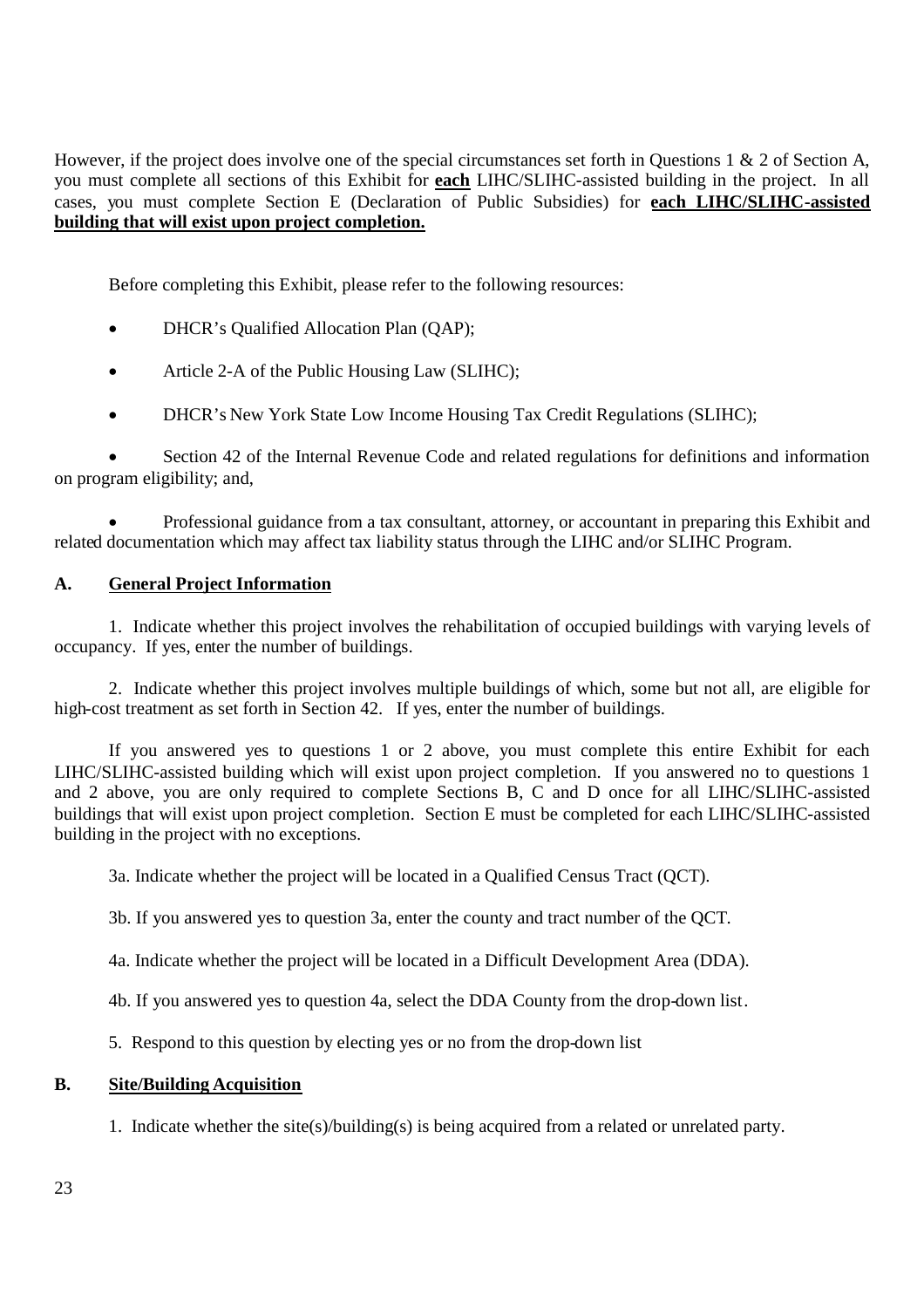2. If the project involves the acquisition of buildings, and the buildings were or will be acquired with Buyer's Basis, indicate how the basis will be determined. If you select 2b (determined with reference to seller's basis), enter the amount of Seller's Basis in 2c.

3. If the buildings have been owned by the seller for at least ten years, enter the date the building was placed in service by the owner in 3a, and enter the anticipated date of acquisition by the applicant in 3b. If not applicable, go to question 4.

4. If the building(s) have been owned by the seller for less than ten years, select all applicable acquisition options.

### **C. Determination of Qualified Basis Worksheet**

This Worksheet is used to determine how the qualified basis of the building(s) is derived from actual **residential** expenditures. **It should reflect expenses only for the residential portion of the building(s).**

If there are multiple qualified low-income buildings in the project, an appropriate means should be used to distribute expenditures for eligible common facilities between buildings (e.g., proportion of the eligible residential floor space attributable to each building).

### Columns:

Column A- Project Costs and Adjustments: Lists project costs and adjustments, both reductions and increases.

Column B – Actual Costs: Enter the actual or expected costs of each line item, if applicable.

Column C – Adjustments to Eligible Basis: Enter all adjustments to the eligible basis for each line item, if applicable.

Columns D  $& \text{E}$  – Eligible Basis by Credit Rate Type: Enter the dollar amounts of eligible basis for the building(s) under either Column D (30% Present Value (PV)) or E (70% PV), if applicable.

#### Line Items:

Acquisition: This Section will calculate the actual costs, reduction in eligible basis, and eligible basis for the costs of acquisition, excluding land.

Line 1 – Cost of Land Only: In Column B, enter the actual or anticipated costs for land only. Excel will automatically enter this figure into Column C, Adjustments to Eligible Basis.

Line 2 – Acquisition Costs (excluding Land): In Column B, enter the actual or anticipated costs for buildings excluding the cost of land. Enter any adjustments to the eligible basis in Column C. Excel will calculate Column D by subtracting Column C from Column B. (Acquisition may not be claimed at the 70% PV basis).

Reductions to Eligible Basis for Acquisition of Buildings: This Section will calculate any reductions in eligible basis for acquisition.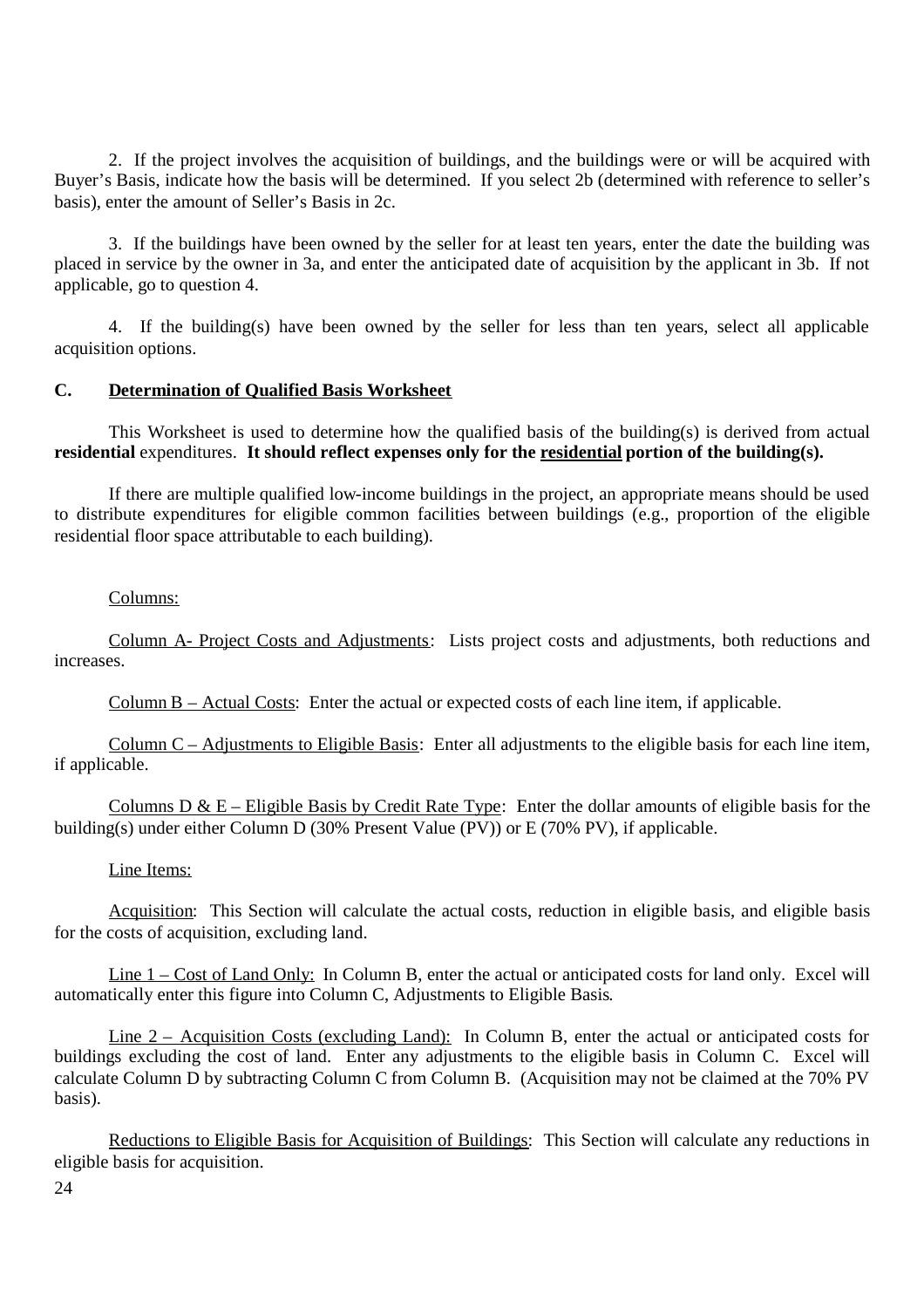Lines 3, 4 and 5: Enter any reductions in eligible basis for each applicable line item.

Line 6 - Total Building Acquisition Actual Costs, Adjustments and Eligible Basis: Excel will calculate this line as follows: Line B2, Acquisition Costs (excluding land) will be carried forward under Column B. Column C will be the sum of Lines C2 through C5. Column D will be the sum of Line B6 minus Line C6.

Construction Improvements – Actual Costs, Adjustments & Eligible Basis: This Section will calculate actual costs, reductions in eligible basis and eligible basis for construction/rehabilitation improvements.

Lines 7 through 11: Enter the actual or anticipated costs for each applicable line item in Column B. Enter any reductions to eligible basis in Column C. Enter the adjusted eligible basis for each line item in Column D and/or E, as applicable. The total eligible basis in Columns D and E must be equal to the difference between Column B and Column C for each line item.

## **Please Note: Do not include LIHC fees in line 7. Costs for the developer's fee should be entered on Line 10, and not on Line 7. If there are additional construction improvement costs not listed, enter them in Line 11 (Other) and specify the total of these costs in the space provided.**

Reductions to Eligible Basis of Construction/Rehabilitation Improvements Prior to High Cost Increase: This Section will calculate any additional reductions in eligible basis for construction/rehabilitation.

Lines 12 – 16: For each applicable line item, enter any reduction to eligible basis in Column C.

Line 17 - Total Construction/Rehab Improvements Actual Costs, Adjustments & Eligible Basis Prior to High Cost Increase: This line will be calculated as follows:

Column B – Excel will add together Lines B7 - B11.

Column C – Excel will add together Lines  $C7 - C16$  to derive the total adjustments to eligible basis prior to high cost increase.

Columns D and E -The difference between Line 17B and Line 17C is the adjusted eligible basis prior to high cost increase. That amount must be calculated and entered by the applicant into Line 17D and/or 17E as appropriate.

Increase in Eligible Basis of Construction/Rehab for High Cost: This Section will calculate the increase to eligible basis for projects located in Qualified Census Tracts (QCTs) and Difficult Development Areas (DDAs) only.

Line 18 – Increase in Eligible Basis for High Costs: Calculate this line by multiplying the amount in Line 17D and/or 17E by.30 **DO THIS ONLY IF YOU INDICATED IN SECTION A, QUESTION 3 OR 4 OF THIS EXHIBIT THAT YOUR PROJECT IS LOCATED IN A QCT OR DDA.**

Line 19 – Adjusted Eligible Basis of Construction/Rehab Improvements: Excel will calculate this line as follows: Column D will be the sum of Lines 17D and 18D. Column E will be the sum of Lines 17E and 18E.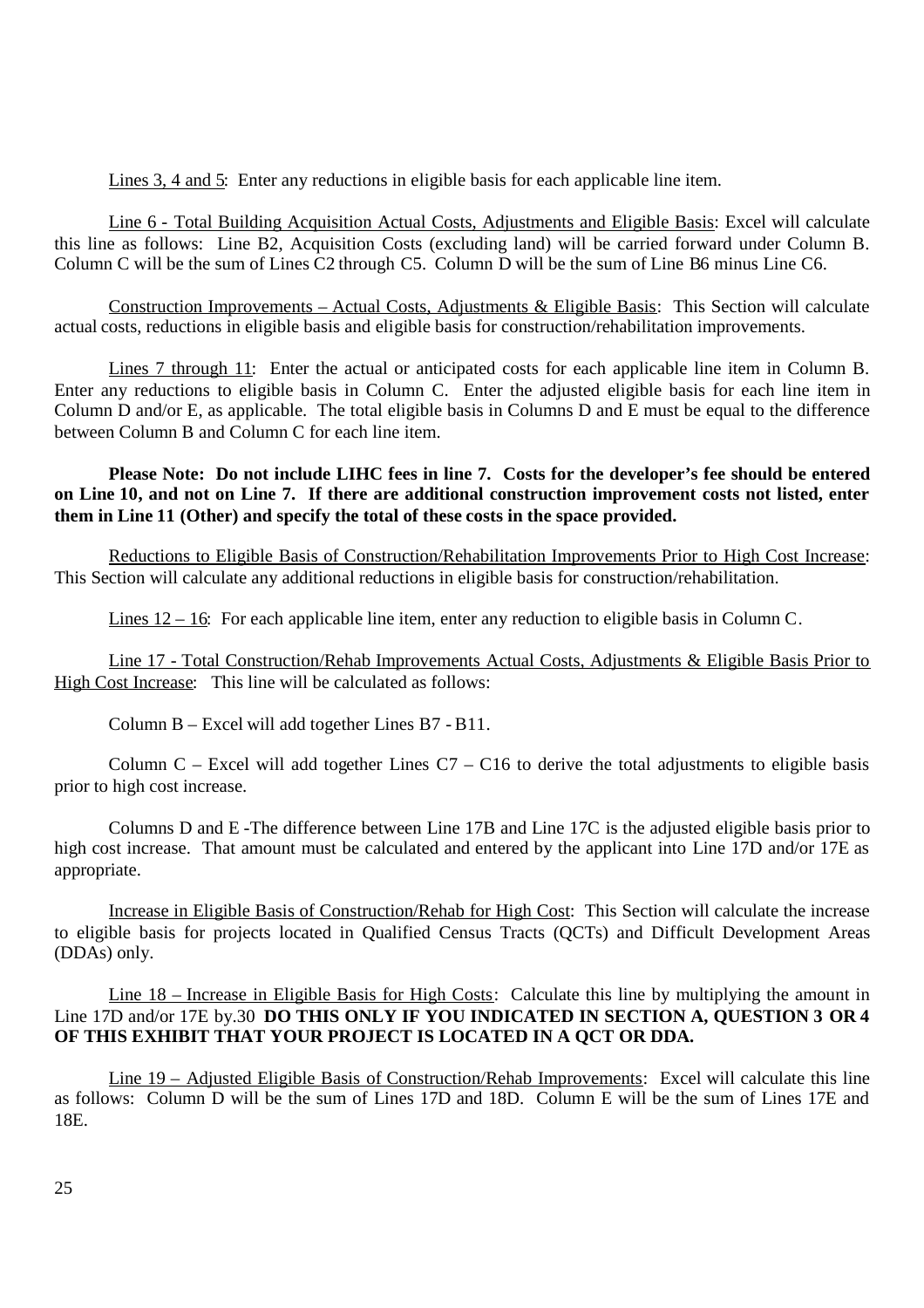Line 20 – Total Eligible Basis of Acquisition & Construction/Rehab Improvements: Excel will calculate this line as follows:

Column  $D$  – will be the sum of Lines D6 and D19.

Column E – will be the amount entered in Line E19. Excel will enter this amount.

Determination of Qualified Basis: This Section will calculate the amount of credit from qualified basis.

Line 21 – Applicable Fraction: Enter the Applicable Fraction (also know as Low Income Occupancy Percentage) for each applicable Column (D and/or E). The Applicable Fraction is the lesser of:

a. The ratio of the number of low-income units to the total number of units in the building(s); or,

b. The ratio of the total floor space of the low-income units to the total floor space of all units in the building(s).

Line 22 – Qualified Basis by Credit Rate: This line will be calculated by Excel by multiplying Line 20 by Line 21 for each applicable Column..

Line 23 – Credit Rate: Enter the applicable tax credit percentage, and the month and year used.

Line 24 – Credit Amount from Qualified Basis: Excel will calculate this line by multiplying Line 22 by Line 23 for each applicable Column.

#### **D. Unit Information**

**Table 1 – LIHC/SLIHC Rent-Restricted Residential Unit Distribution, Rentable Floor Space and Schedule of Rents**: Complete Table 1 by entering the requested information for all units in the building(s) which will be LIHC/SLIHC rent-restricted.

This Table requires you to categorize all units in the building(s) by unit size (number of bedrooms), and then by the Monthly Rent for a unit of that size. If there are multiple monthly rents anticipated for units of the same size, you must record them separately.

Column A – No. of Bedrooms: Enter the number of bedrooms in the unit.

Column  $B - No$  of Units: Enter the number of units of this size which will be charged the rent in Column E.

Column C – Rentable Floor Area of Unit (sq ft): Enter the total rentable floor area of each unit in square feet.

Column D – Total Rentable Floor Area: This column will be completed by Excel by multiplying column b by column c for each line.

Column E – Monthly Rent: Enter the total monthly rent for the units.

Column F – Tenant Paid Utilities: Enter the cost of utilities to be paid by the tenant for the units.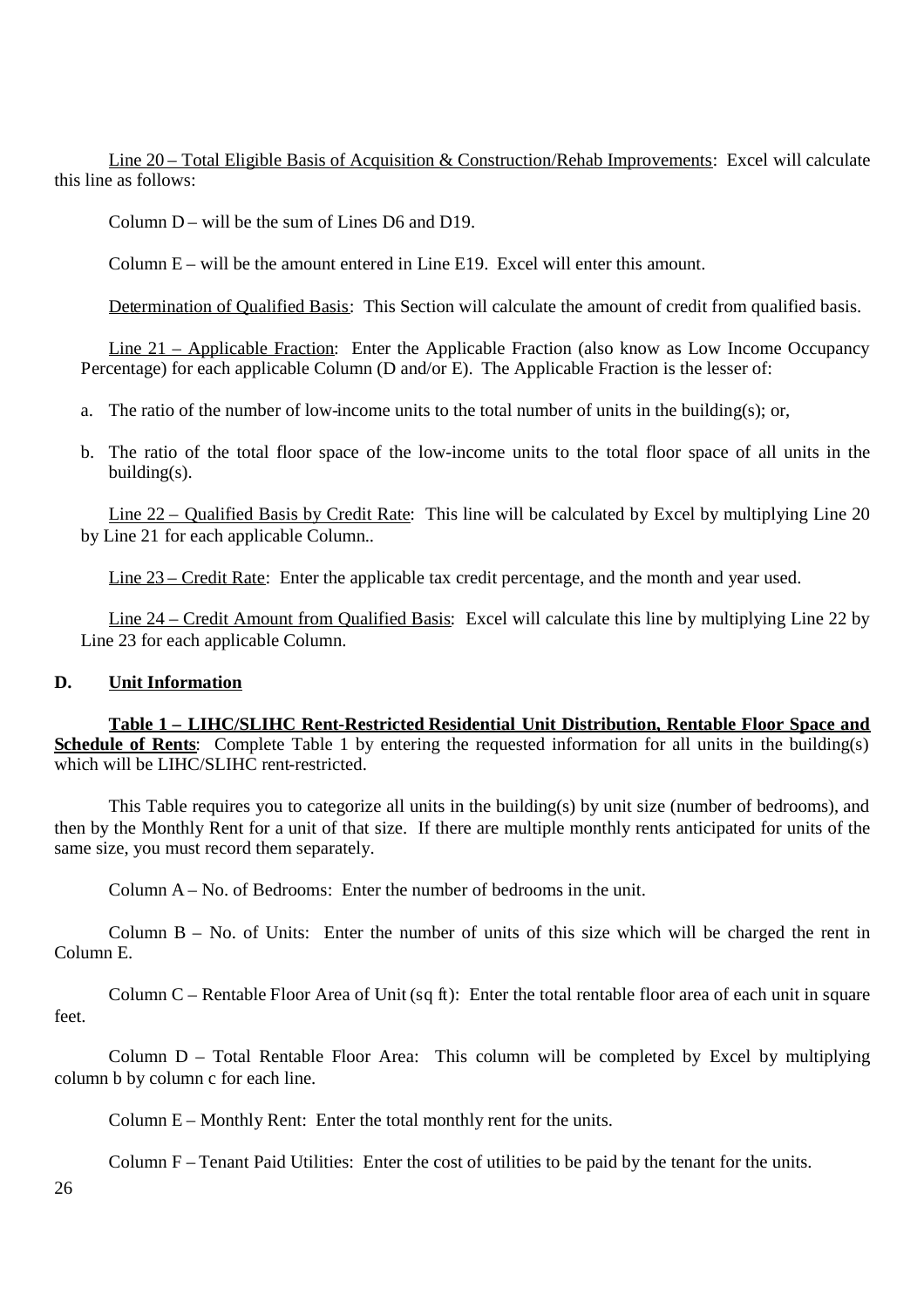**Table 2 – Non-LIHC/SLIHC Residential Rental Unit Distribution, Rentable Floor Space and Schedule of Rents**: Complete Table 2 as you did Table 1, but only for those units in the building(s) which are not to be assisted by LIHC and/or SLIHC.

3. Percentage of LIHC/SLIHC units in building(s): Divide the **total** number of LIHC/SLIHC units in the building (project if completing a summary form) by the **total** number of units in the building (project if completing a summary form).

4. Percentage of LIHC/SLIHC Rentable Floor Area in building(s): Divide the **total** LIHC/SLIHC rentable floor area in the building (project if completing a summary form) by the **total** rentable floor area in the building (project if completing a summary form).

## **E. Declaration of Public Subsidies**

This Section must be completed for **every** LIHC and/or SLIHC-assisted building that will exist upon project completion.

Enter the number of LIHC/SLIHC-assisted buildings in the project.

2. – 4. Enter the building's street address, municipality, and zip code.

3. Declaration of Public Subsidies Table. Complete this Table for all Federal, State and local government subsidies, including LIHC/SLIHC which will be applied to the building identified in 2 through 4 above.

## Columns:

Column A – Source: Enter the name of the governmental agency administering the program subsidy, for example: HUD or DHCR.

Column B – Program: Enter the name of the program who will supply the subsidy, for example, HTF or CDBG.

Column  $C - Type$ : Enter the type of subsidy, for example: grant, loan, tax exempt bonds, mortgage insurance, negotiable development rights or tax certificates, or rental assistance).

Column D – Value: Enter the estimated dollar value or units.

Column  $E$  – Interest Rate: If the subsidy is in the form of a loan, enter the interest rate.

Column F – Monthly Debt Service: If the subsidy is a loan, enter the monthly debt service.

Column G – Term: If the subsidy is a loan, enter the loan term.

After completing the Table, complete the certification. This certification must be completed and submitted at each stage of LIHC/SLIHC processing, including application, allocation, and project completion when applying for issuance of IRS Form 8609 and/or an eligibility statement (SLIHC).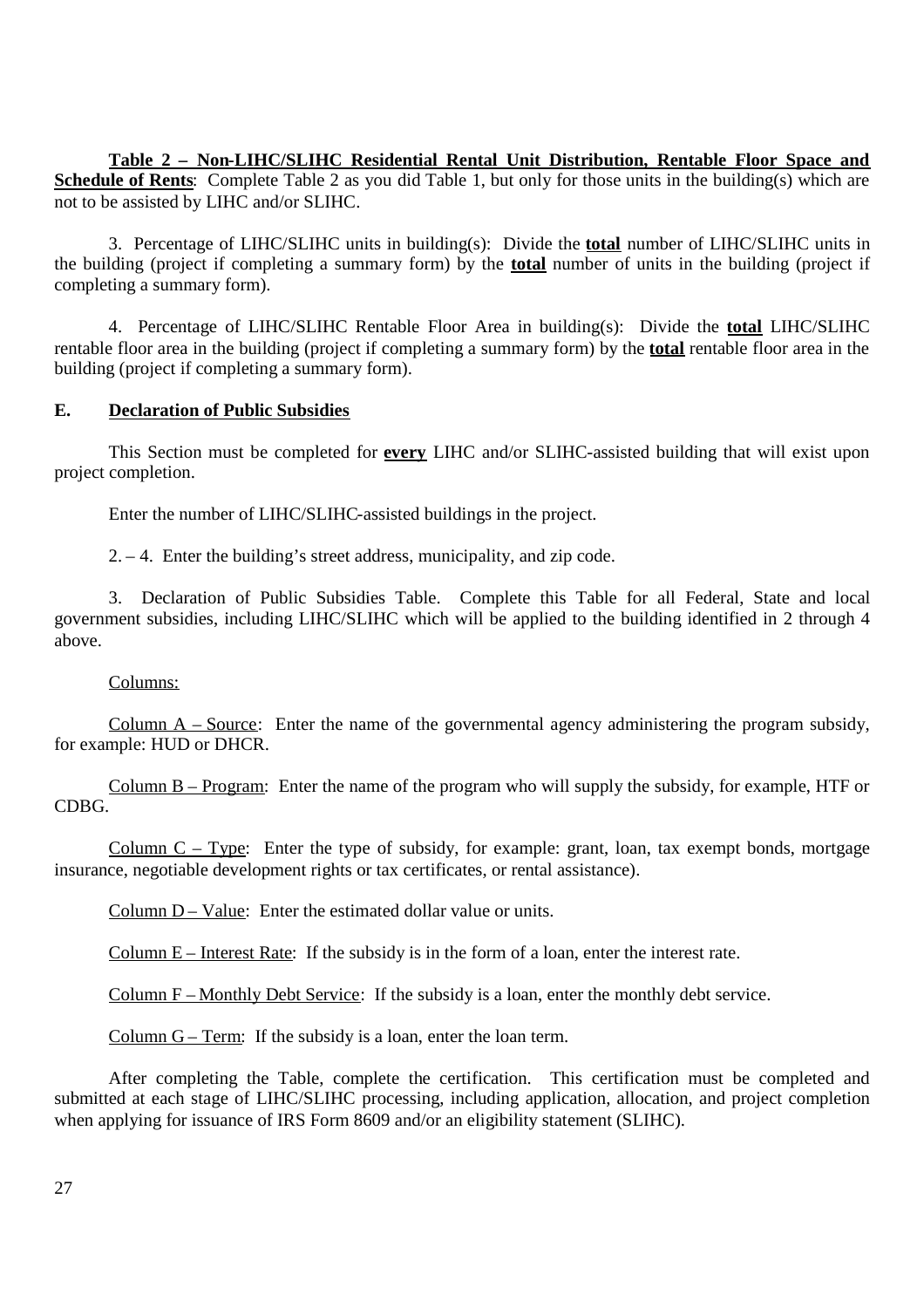# **Exhibit 10 – LIHC/SLIHC Project Summary**

In instances where both LIHC and SLIHC are being requested in the same project, complete a separate Exhibit 10 for each Program.

Before completing this Exhibit, please refer to the following resources:

- DHCR's Qualified Allocation Plan (QAP);
- Article 2-A of the Public Housing Law (SLIHC);
- New York State Low Income Housing Tax Credit Regulations (SLIHC);

 Section 42 of the Internal Revenue Code and related regulations for definitions and information on program eligibility; and,

 Professional guidance from a tax consultant, attorney, or accountant in preparing this Exhibit and related documentation which may affect tax liability status through the LIHC and/or SLIHC Program.

# **A. Project Details**

Select only the Program for which this Exhibit is being prepared. A separate Exhibit must be prepared for each credit program in a project.

1. Enter the number of non-contiguous sites in the project.

2. Enter the number of qualified low-income buildings in the project. (These are buildings which have at least one LIHC/SLIHC-eligible unit).

3. Enter the number of residential units in the project. Be sure this number agrees with entries and totals in other exhibits in this application.

4. Enter the number of tax credit rent-restricted units in the project. (These are units which are incomeeligible under the LIHC or SLIHC Programs.) If this project has **both** LIHC and SLIHC, you must complete this exhibit for each program and this entry pertains only to the program for which this exhibit is being completed.

5. Enter the amount of qualified basis of the project subject to the lower credit rate (30% of PV). This amount must be equal to the amount in Exhibit 9, Section C, Line 24, Column D.

6. Enter the amount of qualified basis of the project subject to the higher credit rate (70% of PV). This amount must be equal to the amount in Exhibit 9, Section C, Line 24, Column E.

7. Enter the annual amount of credit requested. This amount must agree with the amount requested in Exhibit 1. If this project has **both** LIHC and SLIHC, you must complete this exhibit for each program and this entry pertains only to the program for which this exhibit is being completed.

8. Divide Line 7 by Line 4 and enter the amount here.